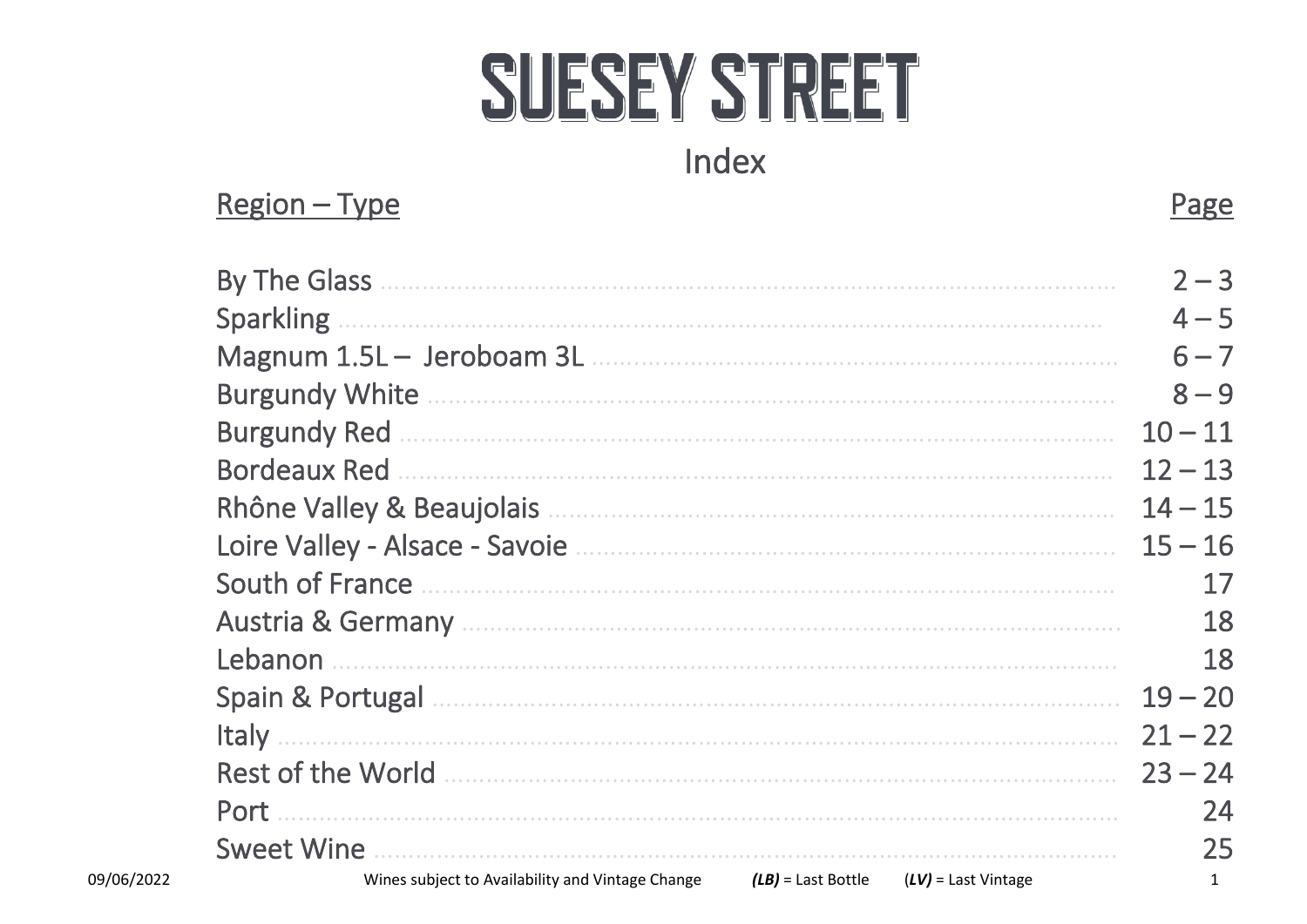# **By The Glass**

| <b>Sparkling</b>                                      |                    | 125ml     | <b>Bottle</b> |
|-------------------------------------------------------|--------------------|-----------|---------------|
| <b>Torley Non-Alcoholic Sparkling Wine</b>            | <b>Hungary</b>     | 7.5       | 32            |
| <b>Prosecco Dolce Vita Frizzante</b>                  | <i>Italy</i>       | <i>10</i> | 44            |
| Prosecco Millesimato Rosé La Roccagrande              | <i>Italy</i>       | 14        | 60            |
| Champagne 1er Cru Gobillard                           | France             | 19.5      | 95            |
| White                                                 |                    | 150ml     | <b>Bottle</b> |
| Domaine Brichot Côtes De Gascogne                     | France             | 8         | 32            |
| Pinot Grigio Zenato Veneto                            | <i>Italy</i>       | <i>10</i> | 42            |
| Albarino Rula                                         | Spain              | 10        | 42            |
| Sauvignon Blanc Marlborough                           | <b>New Zealand</b> | <i>10</i> | 44            |
| <b>Sancerre Dezat Loire Valley</b>                    | France             | 15        | 64            |
| <b>Chablis Les Hauts De Milly</b>                     | France             | 17        | 70            |
| <b>Premium White</b>                                  |                    | 150ml     | <b>Bottle</b> |
| Chablis 1er Cru Les Vaucopins Long - Depaquit         | France             | 26        | 115           |
| Condrieu Stéphane Montez Les Grandes Chaillées        | France             | 30        | <i>130</i>    |
| Puligny Montrachet 1er Cru Les Folatières Alain Chavy | France             | 40        | 185           |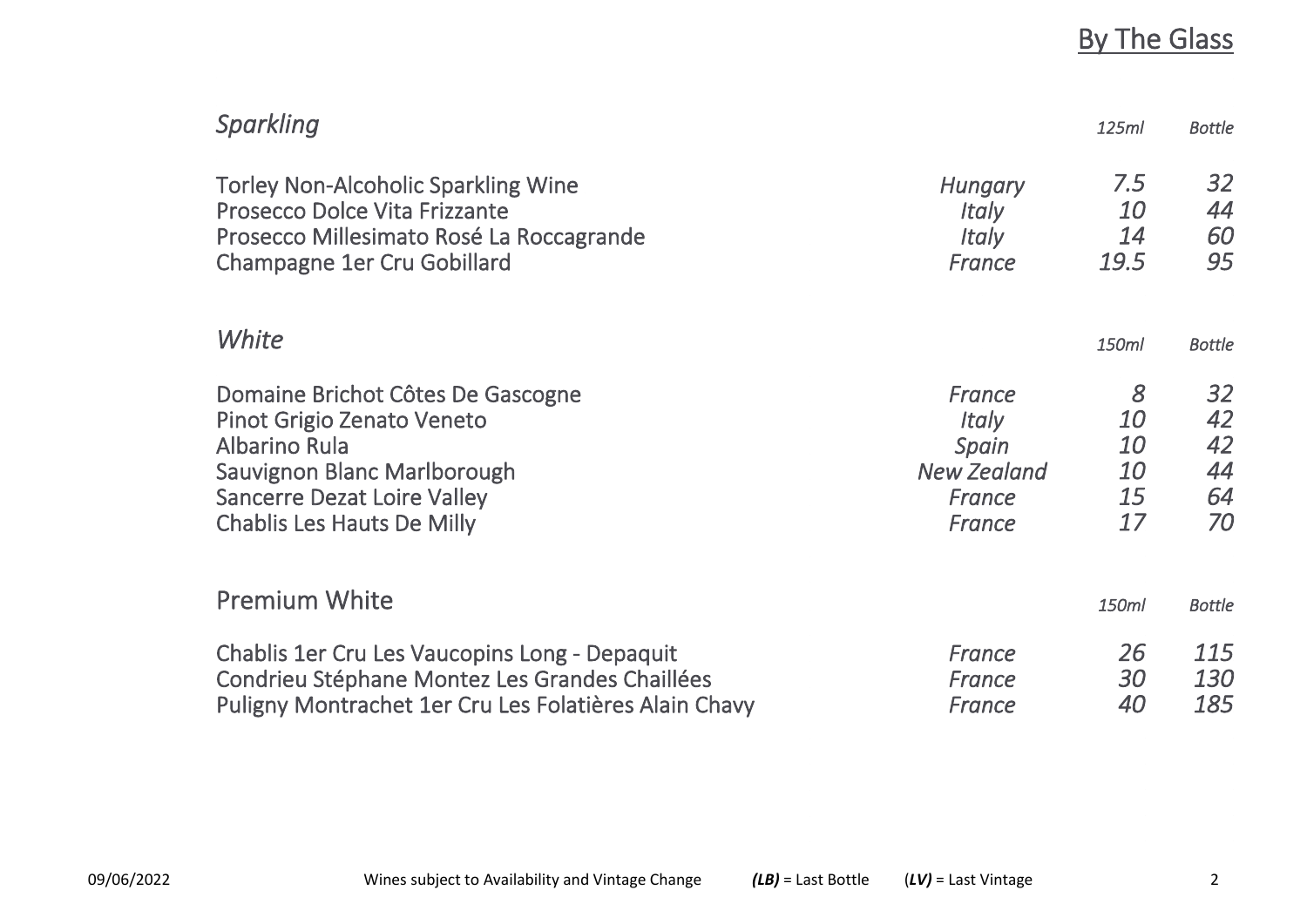### By The Glass

| Red                                          |              | 150ml     | <b>Bottle</b> |
|----------------------------------------------|--------------|-----------|---------------|
| <b>Tempranillo Marques De Plata</b>          | Spain        | 8         | 32            |
| Malbec Domaine Jean Bousquet Organic         | Argentina    | <i>10</i> | 44            |
| Rioja Reserva Conde de Valdemar              | Spain        | 12        | 49            |
| Bordeaux Supérieur Tayet                     | France       | 14        | 59            |
| Pinot Noir Jean Claude Boisset Les Ursulines | France       | 15        | 60            |
| Chianti Classico Riserva Villa Antinori      | <i>Italy</i> | 17        | 70            |
| <b>Premium Red</b>                           |              | 150ml     | <b>Bottle</b> |
| L'Abeille de Fieuzal Pessac - Léognan        | France       | 24        | <i>100</i>    |
| <b>Gevrey Chambertin Vincent Bachelet</b>    | France       | 35        | <i>150</i>    |
| Brunello di Montalcino Poggio San Polo       | <i>Italy</i> | 40        | 175           |
| Rosé                                         |              | 150ml     | <b>Bottle</b> |
| Ambroisie D'Anjou Loire Valley               | France       | <i>10</i> | 40            |
| Studio By Miraval Méditerranée               | France       | 13        | 52            |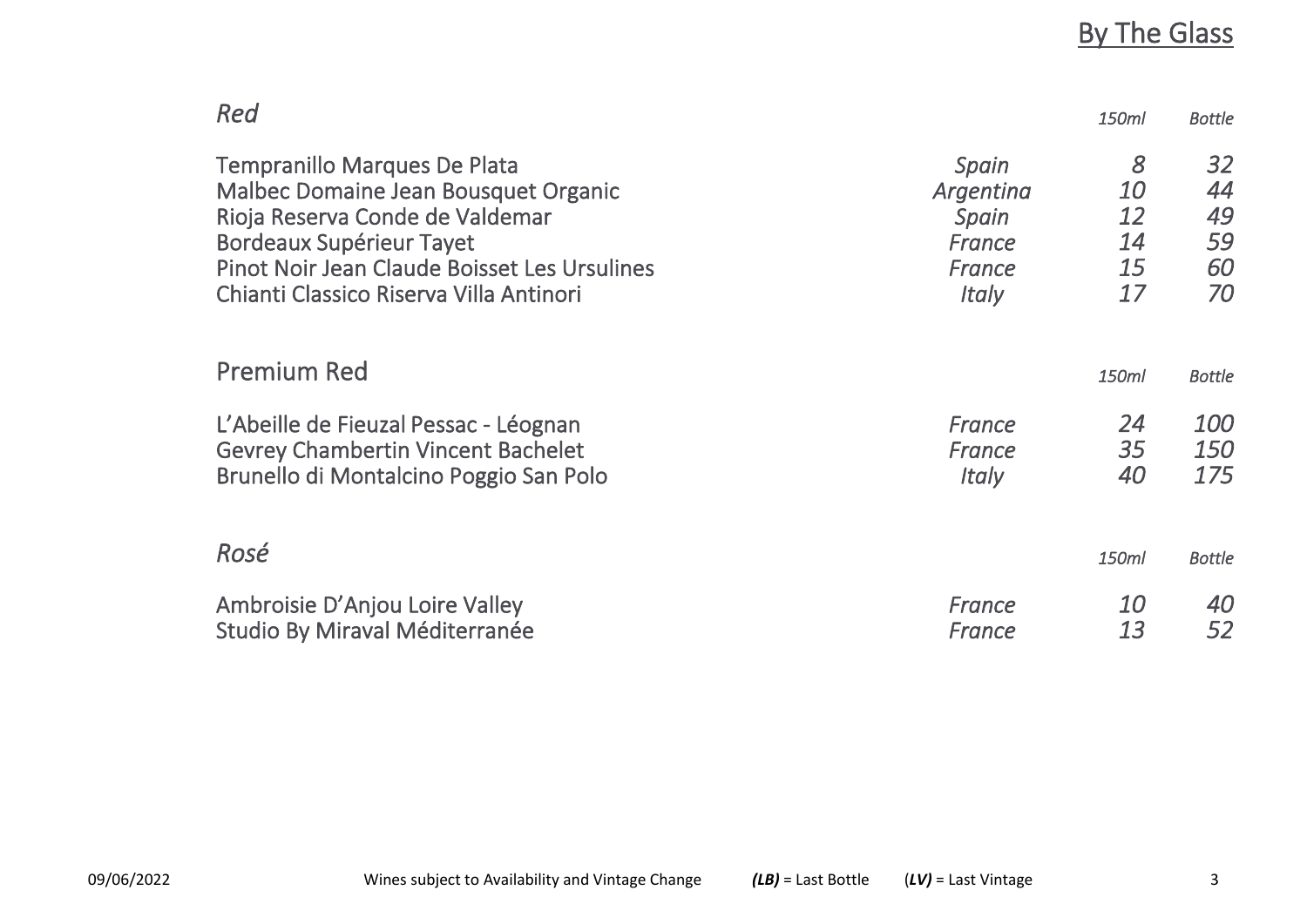### Sparkling

| 09/06/2022 | Wines subject to Availability and Vintage Change                                                                                                                                                                                            | $(LB)$ = Last Bottle | $(LV)$ = Last Vintage | 4          |
|------------|---------------------------------------------------------------------------------------------------------------------------------------------------------------------------------------------------------------------------------------------|----------------------|-----------------------|------------|
|            | <b>Billecart Salmon Brut</b><br>Subtle pleasure with a delicate texture, under the spell of white fruit<br>flavours (apple, crunchy pear).                                                                                                  | <b>NV</b>            | Champagne             | 155        |
|            | Louis Roederer Brut Premier<br>Delicate, fluid, supple, coherent and disconcertingly honest tasting<br>experience.                                                                                                                          | <b>NV</b>            | Champagne             | <i>150</i> |
|            | J-M Gobillard Rosé Prestige<br>The traditional vinification of Pinot Noir wines by bleeding provides<br>subtle aromas of soft fruit in perfect harmony with the finesse and<br>elegance provided by the Chardonnay wines during assemblage. | 2015                 | Champagne             | <i>120</i> |
|            | <b>Henriot Brut Souverain</b><br>Lively, fresh and balanced attack, with pastry spice (vanilla) and fruity<br>(morello cherry, candied plum) notes with a refreshing finish marked by<br>citrus aromas.                                     | <b>NV</b>            | Champagne             | 120        |
|            | Cava Llopart Brut Reserva<br>Soft and fresh on the palate, lingering acidity with hints of white fruits.                                                                                                                                    | 2016                 | Penedes               | 80         |
|            | <b>Bouvet Brut Saphir</b><br>Full bodied with melon and peach flavours.                                                                                                                                                                     | 2018                 | Crémant De Loire      | 70         |
|            | <b>Bouvet Rosé</b><br>Well balanced with a pleasing mousse.                                                                                                                                                                                 | <b>NV</b>            | Crémant De Loire      | 70         |
|            | Prosecco Dolce Vita Frizzante<br>This Frizzante Prosecco is wonderfully fresh with crisp texture. The<br>liveliness is perfectly underlined by the wonderful fruit fullness.                                                                | <b>NV</b>            | Valdobbiadene         | 44         |
|            | <b>Torley Non - Alcoholic Sparkling Wine</b><br>Fresh grape dominates in the bouquet and taste which is<br>complemented by a faint spicy aroma.                                                                                             | <b>NV</b>            | Hungary               | 32         |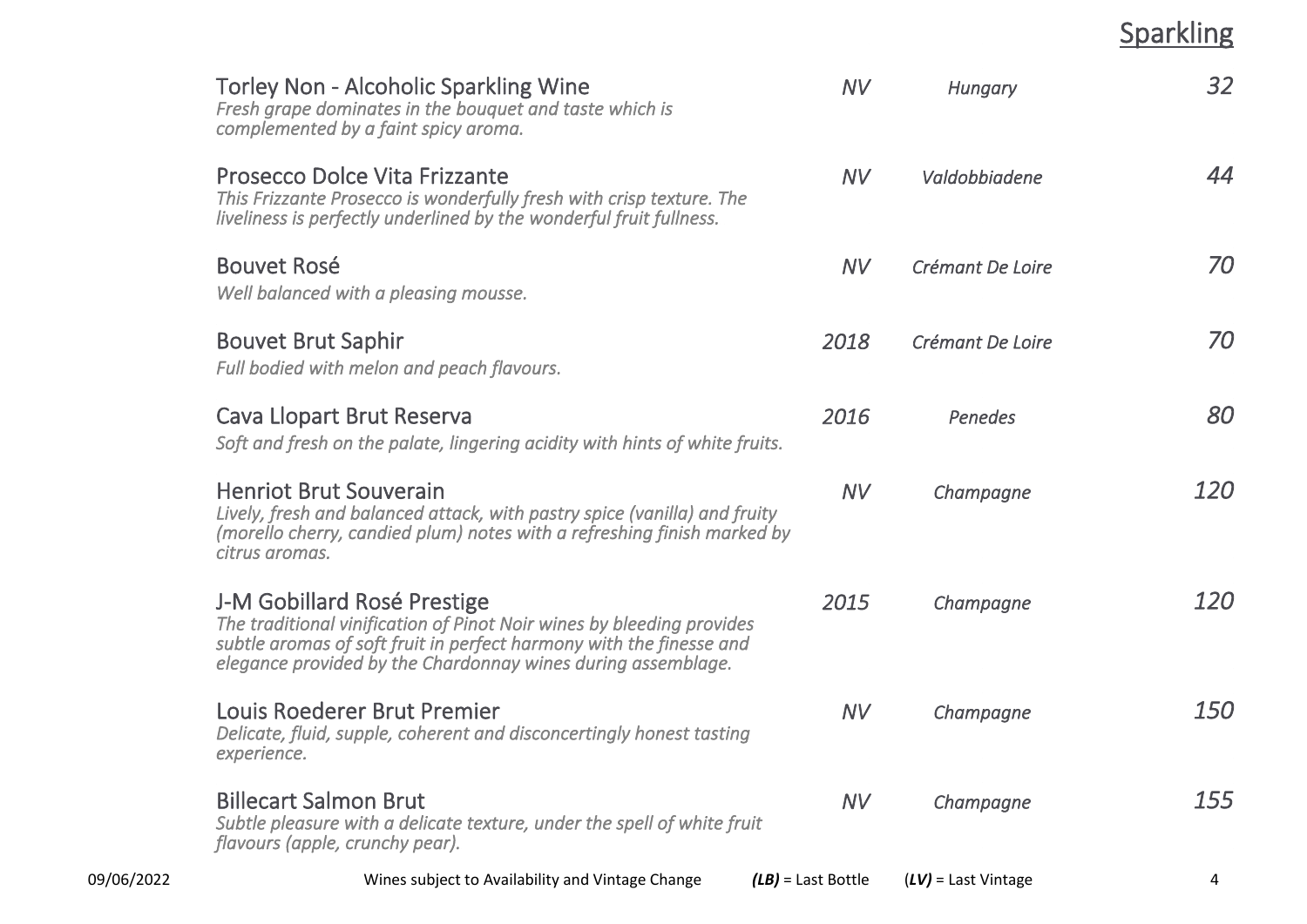Sparkling

| <b>Bollinger Special Cuvée</b><br>Combination of structure, length and vivacity; bubbles like velvet.<br>Pear, brioche and spicy aromas with notes of fresh walnut.          | NV        | Champagne        | 160        |
|------------------------------------------------------------------------------------------------------------------------------------------------------------------------------|-----------|------------------|------------|
| <b>Charles Heidsieck Brut Réserve</b><br>Silky smooth sensation developing into a ripe fleshy apricot, melon and<br>enticing plum pastry notes and delicate spice.           | <b>NV</b> | Champagne        | <i>180</i> |
| Piper - Heidsieck<br>Notes of pomegranate, ripe black cherry, blueberry and honey.<br>Refreshing acidity with a long silky finish.                                           | 2012      | Champagne        | <i>180</i> |
| <b>Henriot Blanc de Blancs</b><br>Dynamic, full and powerful, with aromas of lightly toasted brioche,<br>quince jelly and acacia honey.                                      | <b>NV</b> | Champagne        | <i>190</i> |
| <b>Billecart Salmon Rosé Brut</b><br>A harmonious and delicious equilibrium with a remarkable precision.                                                                     | <b>NV</b> | Champagne        | 220        |
| Philipponnat Blanc de Noirs (L4)<br>Very clear structure with volume and very long persistence aromatic<br>with spicy and peppery notes.                                     | 2008      | Champagne        | 230        |
| Ruinart Blanc de Blancs (LB)<br>Notes of nectarines, citrus fruits with a pleasant mineral quality in the<br>finish.                                                         | <b>NV</b> | Champagne        | 250        |
| Dom Perignon<br>There is complete balance between the nose and the palate.<br>Its slender, minimalist, pure, toned, athletic character is now also<br>expressed with warmth. | 2012      | <u>`hampaane</u> | 540        |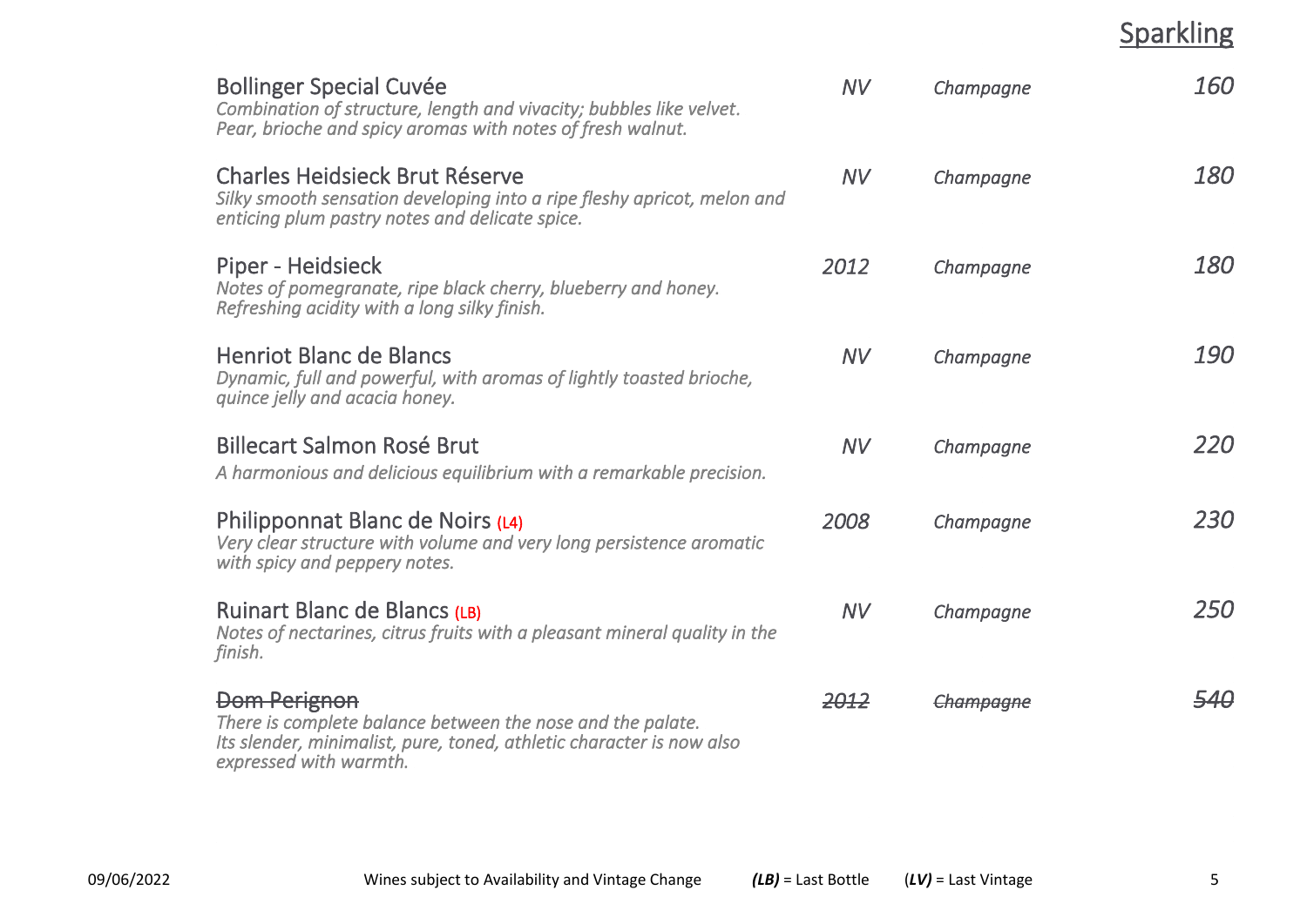# Magnum 1.5L

### *France*

| Côtes Du Rhône St Esprit Delas (LB)<br>The nose is classically Syrah, with berry fruit, violet, liquorice.<br>It has a full, rounded palate with delicate tannins.                                                                                                                     | 2017 | Rhône            | 120               |
|----------------------------------------------------------------------------------------------------------------------------------------------------------------------------------------------------------------------------------------------------------------------------------------|------|------------------|-------------------|
| Gros Cailloux Saint - Emilion Grand Cru (L3)<br>Good strength and concentration, aromas of forest fruits with medium<br>$-$ spicy tones in the mouth.                                                                                                                                  | 2016 | <b>Bordeaux</b>  | <i>150</i>        |
| Châteauneuf Du Pape Domaine Du Vieux Télégraphe La<br>Crau (L2)<br>The Vieux Télégraphe is a classic example of the cuvee and possesses<br>gorgeous aromatics (kirsch, garrigue, big minerality and background<br>meatiness), medium to full-bodied richness and a firm, tannic spine. | 2015 | Rhône            | <i>300</i>        |
| Spain                                                                                                                                                                                                                                                                                  |      |                  |                   |
| Rioja Crianza Ramon Bilbao<br>Intense with medium acidity, integrated tannins and medium $-$ bodied.                                                                                                                                                                                   | 2016 | Rioja            | 60                |
| Alexandro Fernandez Dehesa La Granja (LB)<br>Powerful, meaty and intense, well balanced between mineral,<br>fruity and oaky aromas and flavours.                                                                                                                                       | 2009 | Ribera del Duero | 110               |
| Rioja Alta Gran Reserva 904 (LB)<br>Tasty with good texture, fresh with elegant and tamed tannins.                                                                                                                                                                                     | 2007 | Rioja            | 220               |
| Alexandro Fernandez Pesquera Janus Gran Reserva (LB)<br>This opulent, viscous, full-bodied, lusty 1995 reveals substantial tannin<br>that is largely concealed by the wealth of fruit and extract.                                                                                     | 1995 | Ribera del Duero | <i><b>550</b></i> |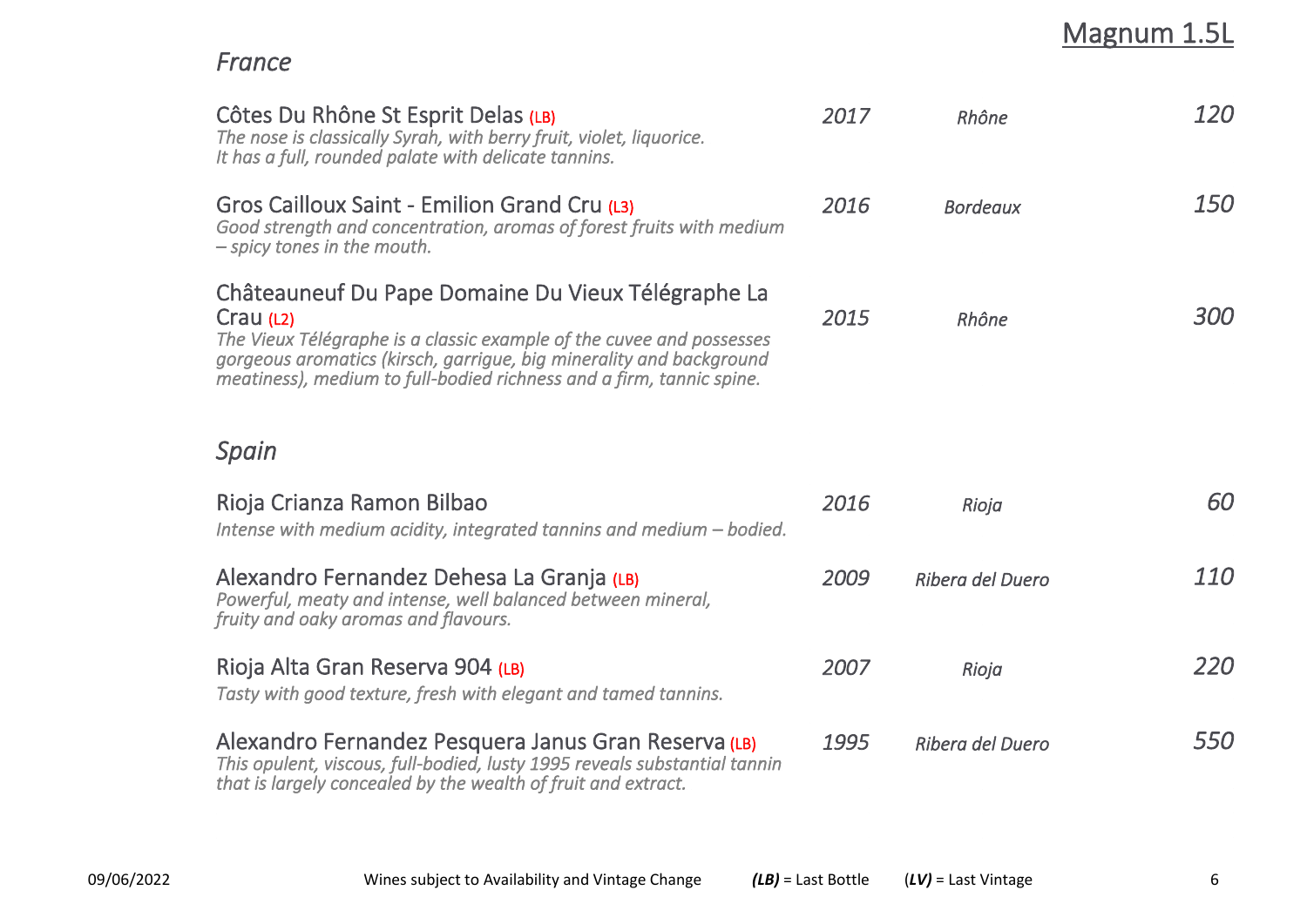# Magnum 1.5L

*Italy*

| Ripassa Valpolicella Ripasso Zenato (L3)<br>Harmonious and velvety with an amazing structure.                                                                         | 2016       | Veneto        | 135         |
|-----------------------------------------------------------------------------------------------------------------------------------------------------------------------|------------|---------------|-------------|
| Gulfi Nerojbleo (L2)<br>Ethereal, intense, characteristic, red fruits with hints of vanilla on the<br>nose. Elegant, harmonious and lingering on the palate.          | 2012       | <b>Sicily</b> | 175         |
| Barolo Massolino (LB)<br>Full bodied with plenty of robust but ripe tannins supporting the dried<br>plum and autumn compote fruit character.                          | 2017       | Piedmont      | 260         |
| Argentina                                                                                                                                                             |            |               |             |
| Malbec Clásico Altos Las Hormigas<br>Super fine tannins and balanced acidity frame a palate of plum,<br>blueberry and white pepper nuances.                           | 2016       | Mendoza       | 98          |
| <b>Sparkling</b>                                                                                                                                                      |            |               |             |
| Henriot Brut Rosé (LB)<br>Lovely balsamic and floral notes precede the spicy aromas that<br>contribute freshness for a delicious finish.                              | <b>NV</b>  | Champagne     | 360         |
|                                                                                                                                                                       |            |               | Jeroboam 3L |
| <b>USA</b>                                                                                                                                                            |            |               |             |
| Cabernet Sauvignon Charles Wetmore Vineyard Wente (L2)<br>This wine has well - integrated tannins and a long finish making this a<br>fantastic wine for food pairing. | 2017       | California    | 380         |
|                                                                                                                                                                       | $\sqrt{2}$ |               |             |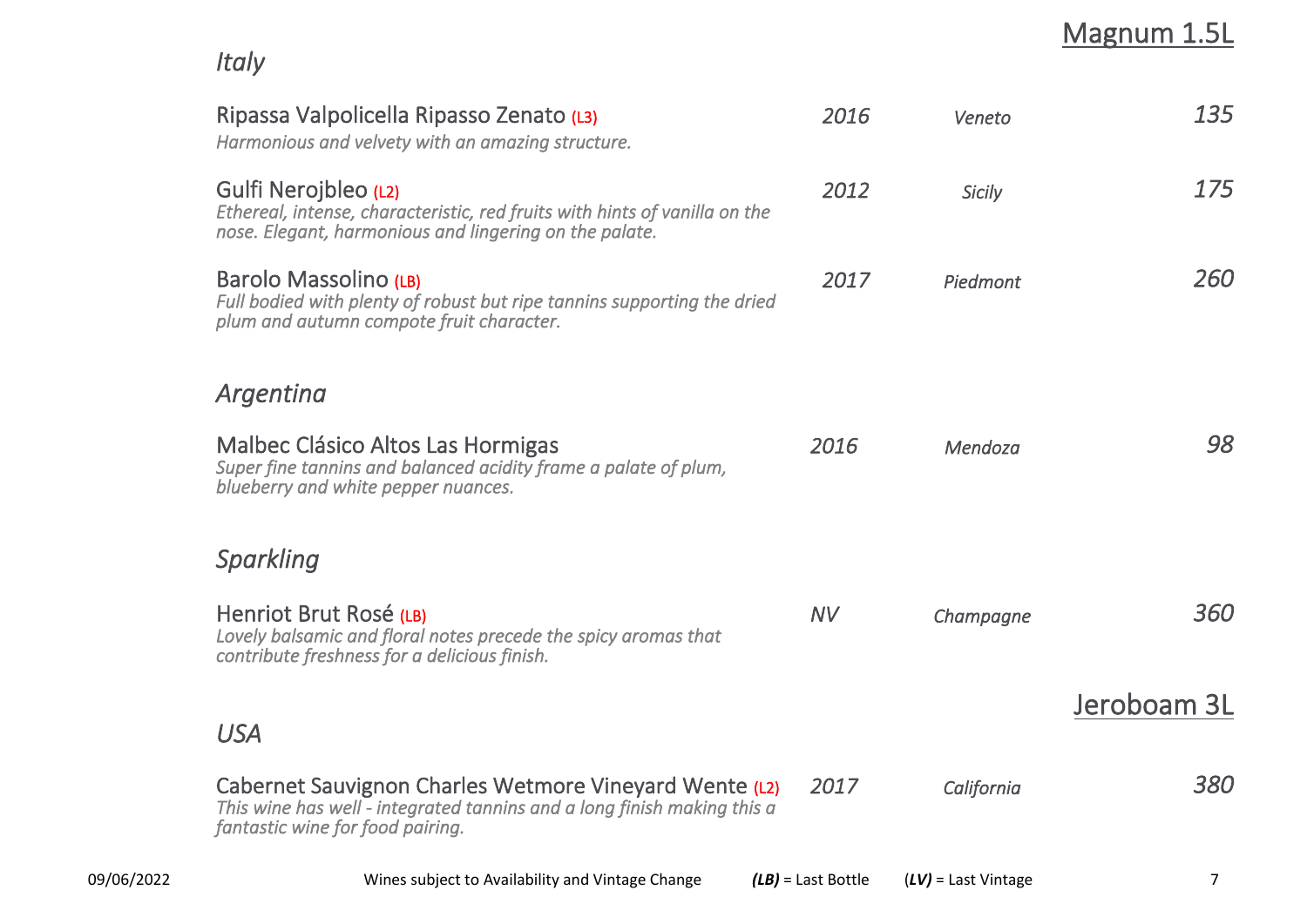*White* Burgundy

|            | Mâcon Villages Vieilles Vignes Domaine Chenevières<br>Dry and easy drinking, aromatic combining finesse and richness.                                                                                                  | 2020                 | <b>Maconnais</b>      | 42         |
|------------|------------------------------------------------------------------------------------------------------------------------------------------------------------------------------------------------------------------------|----------------------|-----------------------|------------|
|            | Saint - Véran Terroirs Domaine Simonin<br>Saint-Véran of a high level in a very attractive slender style.                                                                                                              | 2020                 | <b>Maconnais</b>      | 55         |
|            | Bourgogne Chardonnay Les Ursulines JC Boisset<br>Fresh bouquet with notes of acacia, honey and yellow fruits.                                                                                                          | 2020                 | <b>Burgundy</b>       | 60         |
|            | <b>Chablis Les Hauts De Milly</b><br>This wine displays aromas of lemon and grapefruit, with hints of white<br>stone fruit and a refreshing minerality.                                                                | 2020                 | <b>Burgundy</b>       | 70         |
|            | Pouilly - Fuissé Cuvée Vieilles Vignes Domaine Simonin<br>Beautiful Burgundian aroma of oak, vanilla, butter, toast and crisp<br>Chardonnay fruit.                                                                     | 2019                 | <b>Maconnais</b>      | 72         |
|            | Rully En bas de Vauvry Jean Baptiste Ponsot<br>Dry and slightly woody, toasted, elegant and creamy.                                                                                                                    | 2020                 | Côte Chalonnaise      | 86         |
|            | <b>Saint Romain Domaine Matrot</b><br>Lovely white flowers on the nose with a very elegant minerality.                                                                                                                 | 2018                 | Côte De Beaune        | 95         |
|            | Saint - Aubin En Vesvau Chateau de Santenay<br>Yellow peach and apricot with vanilla aromas. Ripe fruit, well balanced<br>oak and minerality highlight the complexity of the wine.                                     | 2019                 | Côte De Beaune        | 110        |
|            | Chablis 1er Cru Les Vaucopins Long - Depaquit<br>The nose reveals fine floral notes and aromas with flavours of toasted<br>almonds. Both rich and concentrated, "les Montmains" boasts a lovely,<br>refreshing finish. | 2018                 | Chablis               | 115        |
|            | Meursault Les Clous Bouchard P & F<br>Intense bouquet of fruit and flower, subtle and very lively.                                                                                                                     | 2019                 | Côte De Beaune        | <i>140</i> |
| 09/06/2022 | Wines subject to Availability and Vintage Change                                                                                                                                                                       | $(LB)$ = Last Bottle | $(LV)$ = Last Vintage | 8          |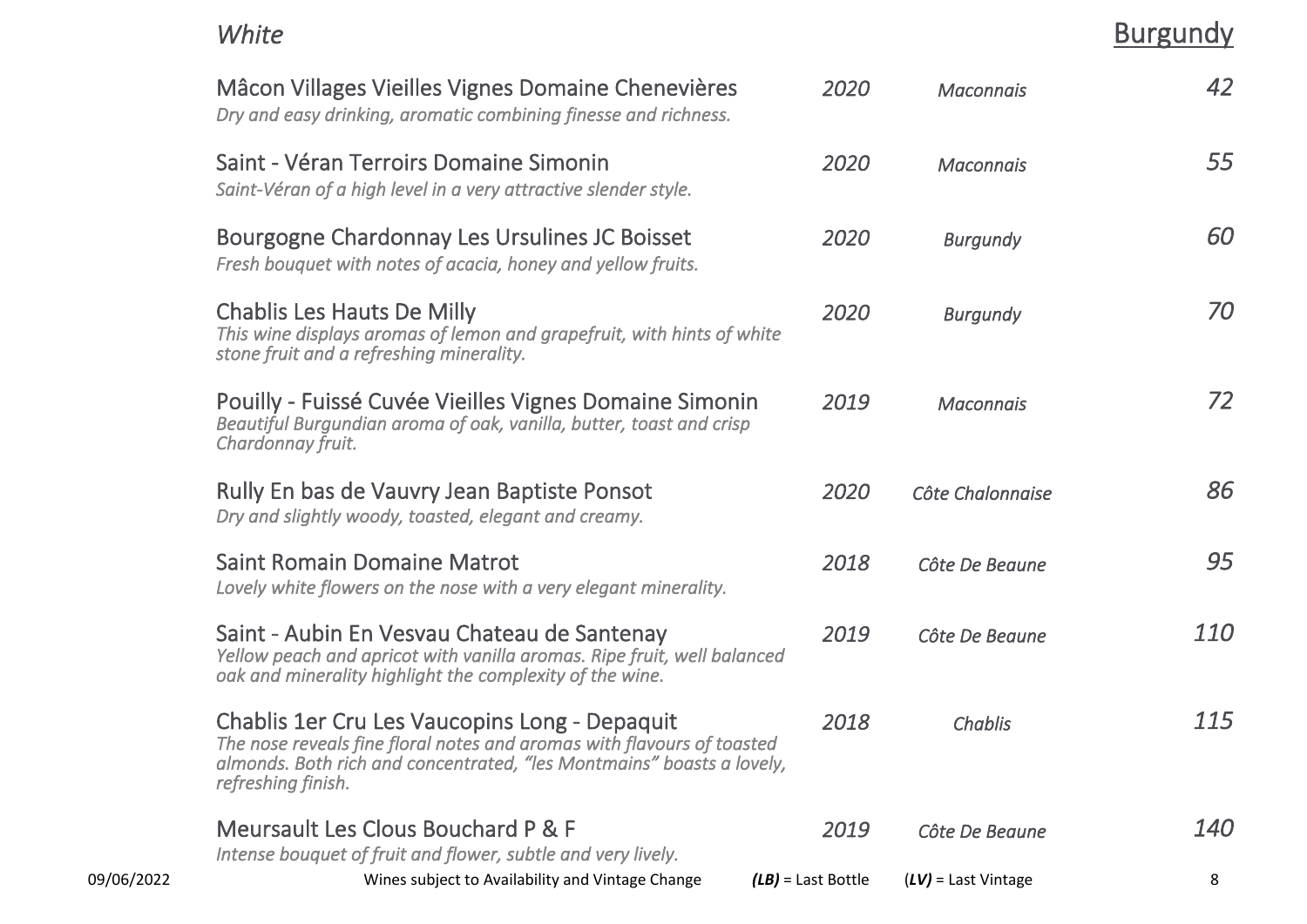*White* Burgundy

| <b>Puligny Montrachet Alain Chavy</b><br>Crunchy nectarines and apricots mingle with stony and slate flavours<br>with fresh acidity.                                                                     | 2019 | Côte De Beaune | <i>140</i> |
|----------------------------------------------------------------------------------------------------------------------------------------------------------------------------------------------------------|------|----------------|------------|
| Puligny Montrachet 1er Cru Les Folatières Alain Chavy<br>Superb balance between the fruit and the oak character with a subtill<br>minerality.                                                            | 2019 | Côte De Beaune | 185        |
| Chassagne - Montrachet 1er Cru Morgeot Vincent Girardin<br>Toasted aromas with citrus notes, complex and mineral. (L3)                                                                                   | 2008 | Côte De Beaune | <i>190</i> |
| Chablis Grand Cru Les Blanchots Christophe et Fils<br>Fresh with finesse and elegance.                                                                                                                   | 2016 | Chablis        | 205        |
| Puligny - Montrachet 1er Cru La Quintessence<br><b>Domaine Matrot</b><br>The round and rich palate displays aromas of dry fruits which are<br>accentuated by the elegant minerality of this Premier Cru. | 2017 | Côte De Beaune | 225        |
| Puligny - Montrachet 1er Cru Le Clos Le Cailleret<br>La Pousse D'Or (L2)<br>Elegant mineral overtones with toasty hints of marzipan, amber and<br>white flowers. Fine wine with aromatic flavours.       | 2015 | Côte De Beaune | 395        |
| Bâtard - Montrachet Grand Cru Marc Morey (L3)<br>Rich buttery nose with notes of brioche and vanilla. Lots of complexity.<br>Rich, powerful and balanced with a persistent and elegant finish.           | 2014 | Côte De Beaune | <i>650</i> |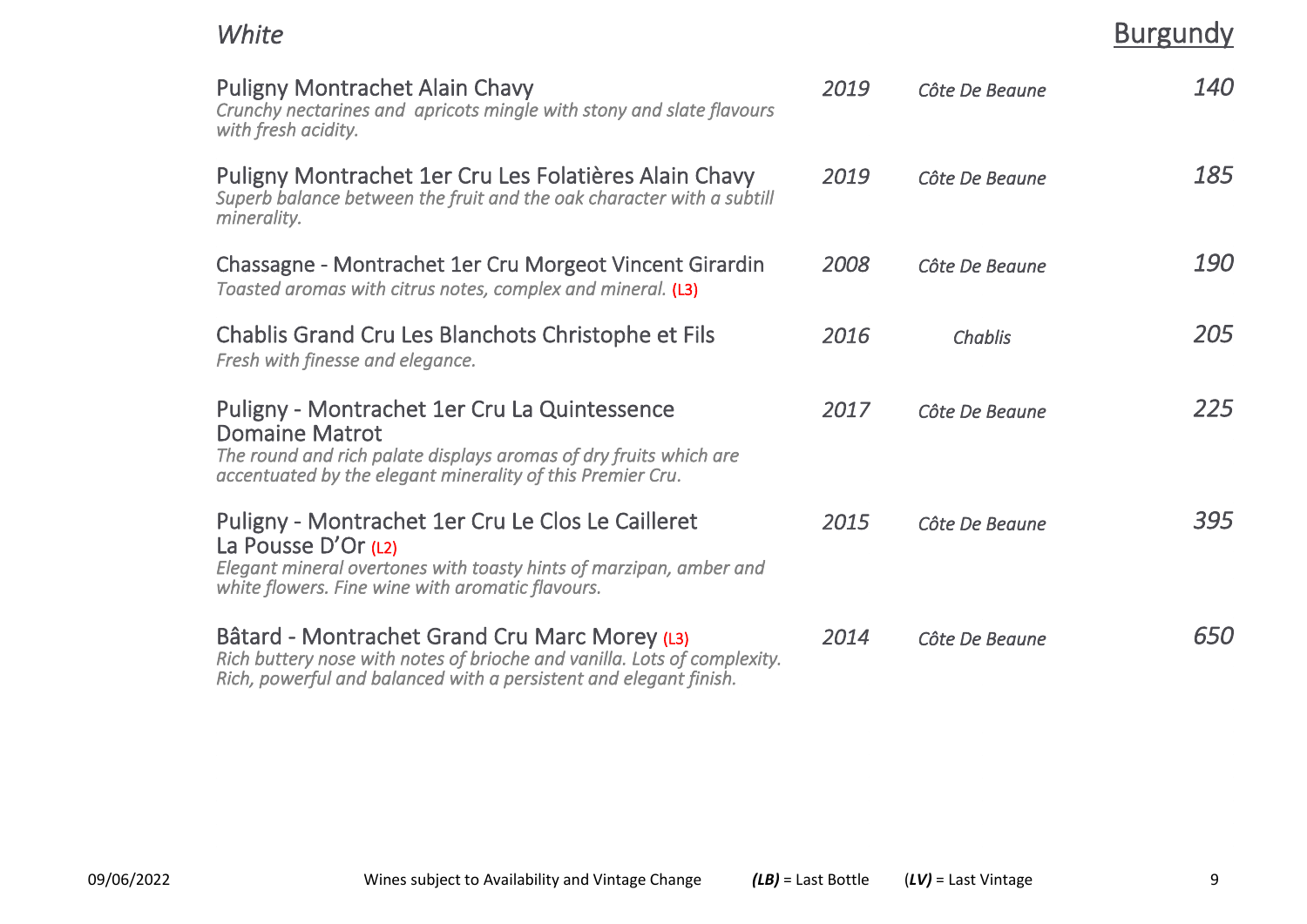| Red                                                                                                                                       |      |                | <b>Burgundy</b> |  |
|-------------------------------------------------------------------------------------------------------------------------------------------|------|----------------|-----------------|--|
| Bourgogne Pinot Noir Les Ursulines JC Boisset<br>Intense red fruit aromas of wild strawberry and raspberry with hints of<br>black pepper. | 2020 | Côte De Nuits  | 60              |  |
| Hautes Côtes de Beaune Françoise Et Denis Clair<br>Full and fleshy with powdery tannins that assert themselves on the                     | 2019 | Côte De Beaune | 68              |  |

| Hautes Côtes de Beaune Françoise Et Denis Clair<br>Full and fleshy with powdery tannins that assert themselves on the<br>finish                                                                                                                  | 2019 | Côte De Beaune | 68         |
|--------------------------------------------------------------------------------------------------------------------------------------------------------------------------------------------------------------------------------------------------|------|----------------|------------|
| Côtes De Nuits Villages Maison Ambroise<br>Ripe fruit, both on the nose and palate. Velvety, soft and well<br>structured.                                                                                                                        | 2018 | Côte De Nuits  | 84         |
| Santenay 1 <sup>er</sup> Cru Clos Rousseau Bachey Legros Vieilles Vignes<br>Excellent combination of softness and structure. Supple and elegant<br>with ripe cherry, berry and subtle oak flavours with a very intense, and<br>long firm finish. | 2020 | Côte De Beaune | <i>108</i> |
| <b>Auxey - Duresses Domaine Matrot</b><br>Notes of black berries, a tangy finish and textured tannins.                                                                                                                                           | 2016 | Côte De Beaune | 109        |
| Savigny - Les - Beaunes 1er Cru Les Lavières Bouchard P&F<br>Delicate bouquet with berry fruit notes, seductive with subtle intensity<br>of its aromas.                                                                                          | 2016 | Côte De Beaune | 118        |

Pommard Les Vignots Domaine Parigot *2017 Côte De Beaune 130 Sweetly perfumed with plenty of red berry flavours, the palate is dense and balanced with ripe raspberry, hints of vanillin and oak.*  Nuits Saint George 1er Cru Les Perrières F. Legros *2017 Côte De Nuits 148 Purple in colour with aromas of cherry, strawberry, leather and truffle.* 

*Strong and full bodied with balanced tannins.*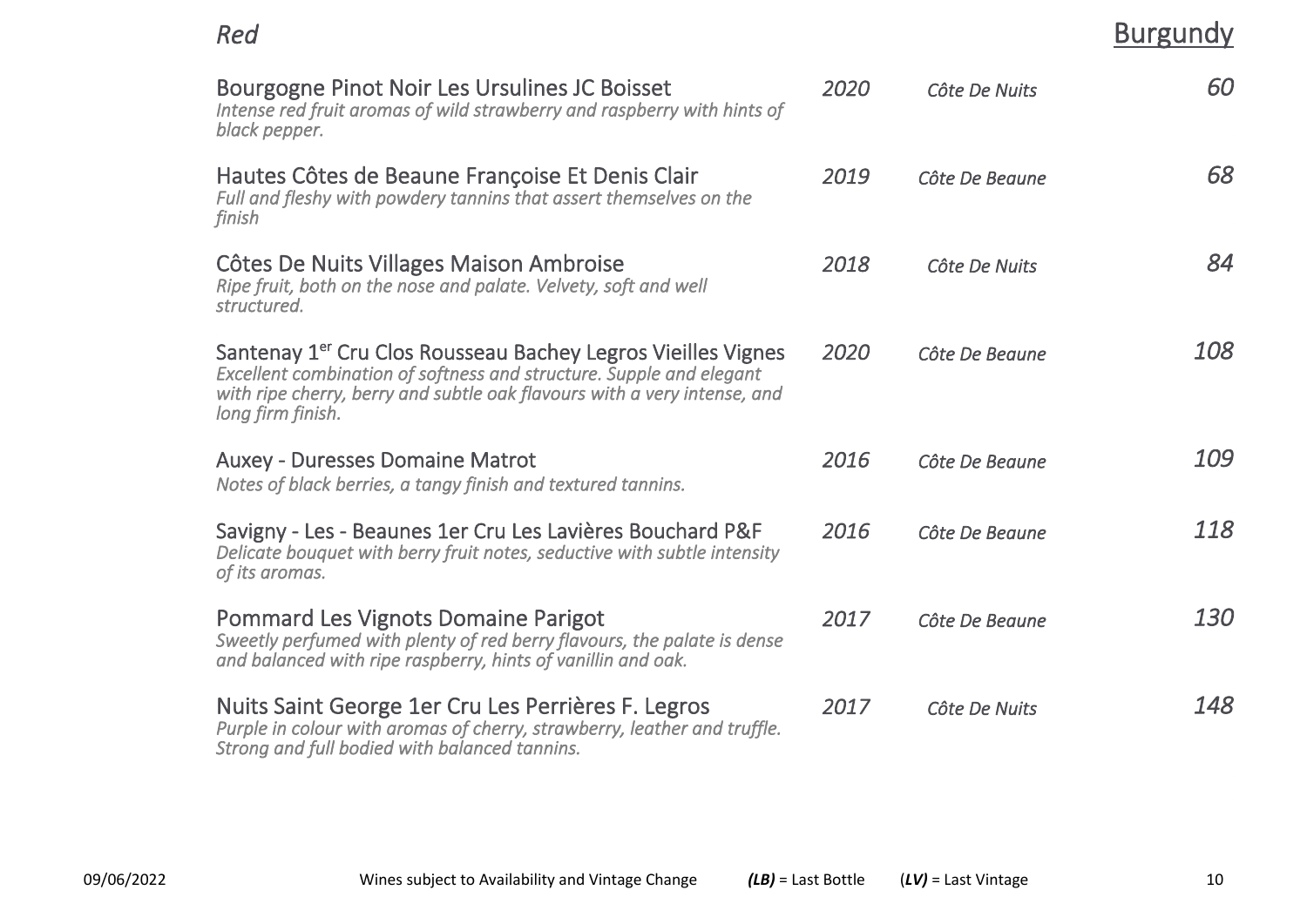**Burgundy** 

| om,<br>om,<br>. .<br>× |
|------------------------|
|------------------------|

| <b>Gevrey Chambertin Vincent Bachelet</b><br>Notes of red and black fruits mainly blackberries and sour cherries<br>with a firm structure and delicate tannins.                                                                                        | 2019 | Côte De Nuits  | <i>150</i> |
|--------------------------------------------------------------------------------------------------------------------------------------------------------------------------------------------------------------------------------------------------------|------|----------------|------------|
| Vosne - Romanée Les Hautes Maizières Arnoux Lachaux<br>Notes of raspberries, plum, cherries with fresh hints of red currant and<br>the airy and effortless earthy minerality of this fine terroir.                                                     | 2013 | Côte De Nuits  | <i>230</i> |
| Morey - Saint - Denis 1er Cru Les Chaffots Hubert Lignier<br>Medium-bodied with very fine tannin, a crisp line of acidity that binds<br>together an elegant yet powerful finish.                                                                       | 2012 | Côte De Nuits  | 275        |
| Corton Clos Du Roi Grand Cru La Pousse d'Or (LB)<br>Spicy with hints of pepper, clove and powerful mouth of mature fruit.<br>Extreme elegance.                                                                                                         | 2013 | Côte De Beaune | <i>300</i> |
| Echezeaux Grand Cru Jacques Cacheux (LB)<br>Sumptuous bouquet of black berries, silky, full bodied with soft and ripe<br>tannins.                                                                                                                      | 2015 | Côte De Nuits  | <i>340</i> |
| Charmes Chambertin Grand Cru Taupenot Merme (L2)<br>Floral bouquet with wilted rose petal infusing the brambly red berry<br>fruit, nicely defined and expressive. Succulent and fresh with a gentle<br>grip in the mouth, quite saline and structured. | 2015 | Côte De Nuits  | 395        |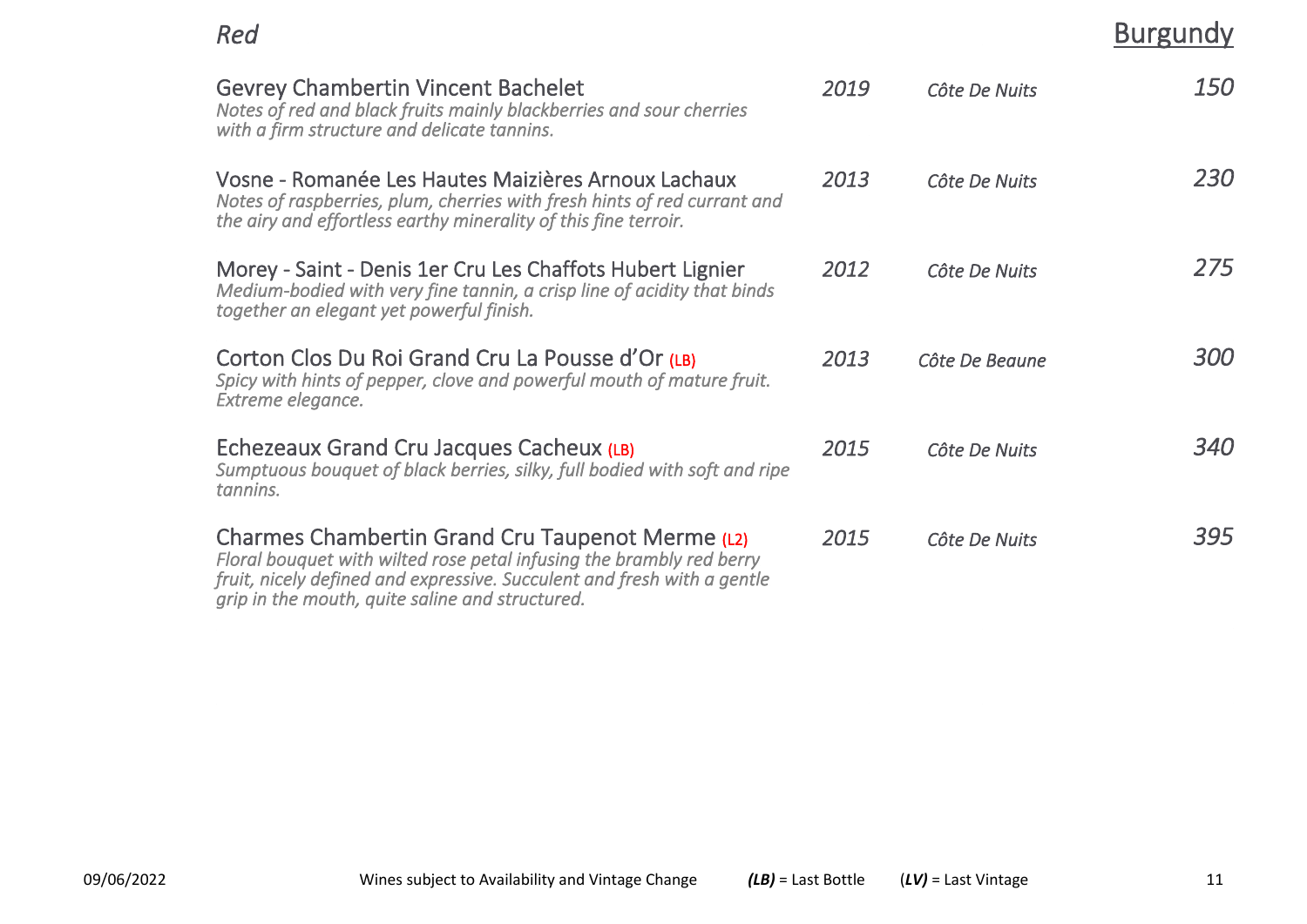Bordeaux

| Haut - Canteloup<br>Roundness given by Merlot, thread with ripe tannins given by the<br>Cabernet Sauvignon with freshness and menthol shades given by the<br>Cabernet Franc.       | 2015 | Médoc            | 58         |
|------------------------------------------------------------------------------------------------------------------------------------------------------------------------------------|------|------------------|------------|
| <b>Tayet</b><br>Attractive and delicate, intense and complex, full bodied with lots of<br>texture and ripe tannins.                                                                | 2018 | Médoc            | 59         |
| Larose Perganson<br>Full bodied, polished elegant tannins with great structure.                                                                                                    | 2014 | Haut - Médoc     | 78         |
| <b>Barrail du Blanc</b><br>Dark, opaque ruby colour, this has a delectable, earthy, cold black fruit<br>nose, a freshly rich, well extracted palate and a sweet, pure long finish. | 2015 | Saint - Emilion  | 80         |
| Larose Trintaudon<br>Sweet spices of vanilla, cinnamon and ginger entwine with flavours of<br>dates and dried figs. Full bodied with enormous density and power.                   | 2014 | Haut - Médoc     | 80         |
| L'Abeille de Fieuzal<br>Vivacious bold with a fine sparkle. Firm tannins lightly astringent.                                                                                       | 2019 | Pessac - Léognan | <i>100</i> |
| Ormes De Pez<br>Château Les Ormes de Pez is a harmonious, spicy and distinctive wine<br>that reveals the authenticity of its terroir in the Saint-Estèphe<br>appellation.          | 2017 | Saint - Estèphe  | 115        |
| L'Hospitalet de Gazin<br>Earth, black cherry and cocoa scents with soft textures and forward<br>style. Robust and full bodied with fresh red fruit, plum, coffee and spice.        | 2014 | Pomerol          | <i>130</i> |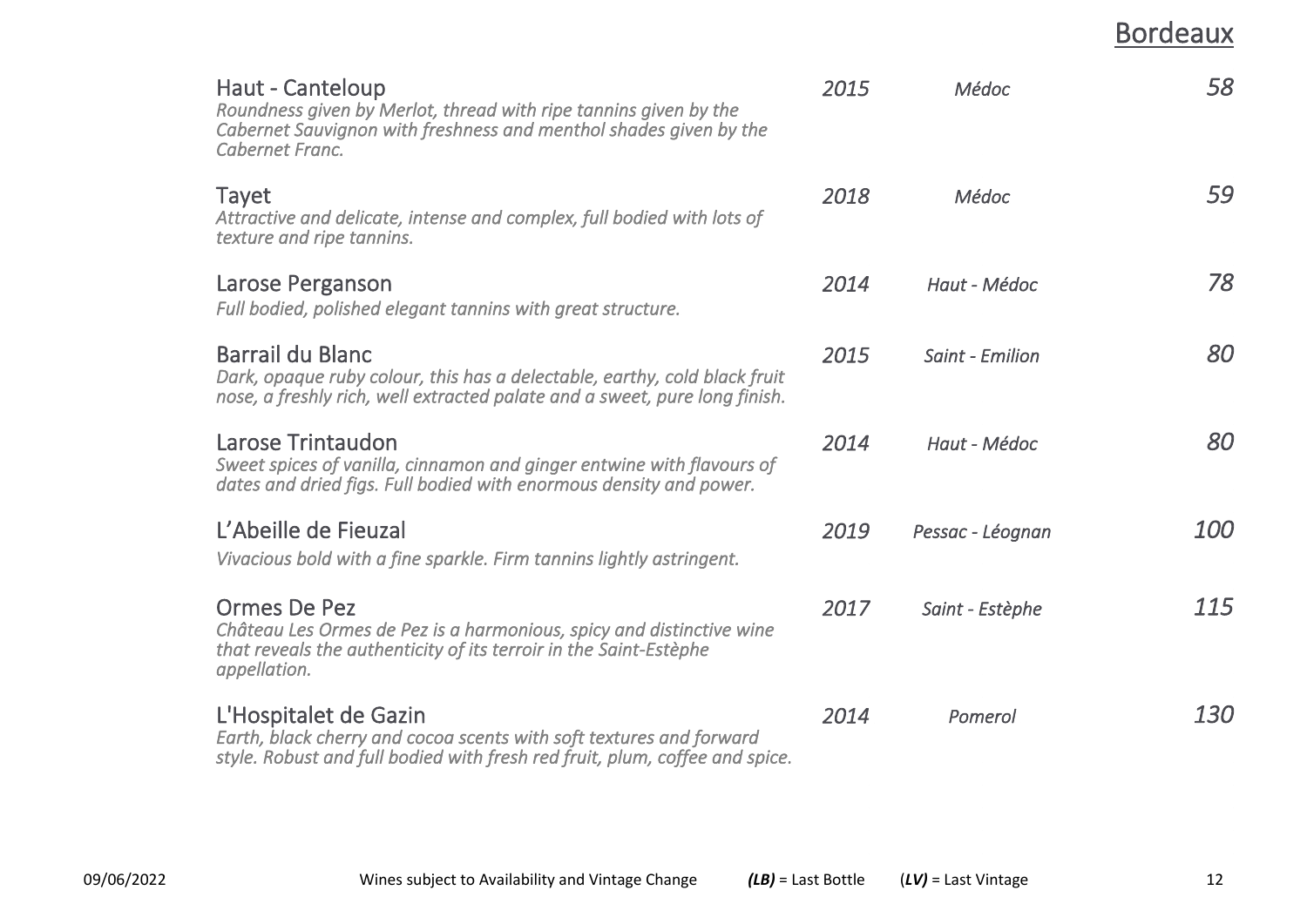Bordeaux

| 09/06/2022 | Wines subject to Availability and Vintage Change                                                                                                                                               | $(LB)$ = Last Bottle | $(LV)$ = Last Vintage | 13         |
|------------|------------------------------------------------------------------------------------------------------------------------------------------------------------------------------------------------|----------------------|-----------------------|------------|
|            | Lynch $-$ Bages (L3)<br>Powerful, full-bodied, concentrated, fresh and tannic.                                                                                                                 | 2010                 | Pauillac              | <b>590</b> |
|            | Montrose (L2)<br>Clean and elegant on the palate, true velvet supported by silky tannins.<br>Very good balance in a very fine and defined wine.                                                | 2015                 | Saint - Estèphe       | 560        |
|            | Bélair - Monange<br>Flowers, liquorice, blackberry, and minerals fill the nose. Silky tannins,<br>along with a plush mouth.                                                                    | 2008                 | Saint - Emilion       | 420        |
|            | D'Issan<br>Dense, spicy with tannins of smooth and refined texture.                                                                                                                            | 2015                 | <b>Margaux</b>        | 245        |
|            | <b>Malescot St. Exupery</b><br>Flower, black and deep red fruits, cigar wrapper, espresso, tobacco,<br>smoke and truffle. Also balanced, fresh, long, silky and complex. This is<br>a stunner. | 2011                 | <b>Margaux</b>        | 220        |
|            | Lagrange<br>Aromatic with dark berries, discreet oak spices and very fine toasting<br>aromas. Full bodied yet elegant with ripe tannins and velvety texture.                                   | 2015                 | Saint - Julien        | 195        |
|            | Dame de Montrose<br>Beautifully balanced tannic structure in full harmony with toasted<br>brioche and liquorice flavours.                                                                      | 2016                 | Saint - Estèphe       | <i>180</i> |
|            | La Grave<br>Earth, black cherry and cocoa scents with soft textures and forward<br>style.                                                                                                      | 2012                 | Pomerol               | 138        |
|            | <b>Blason D'Issan</b><br>Perfumed dark cherry and blueberry scents, a hint of pencil lead in the<br>background. The palate is medium-bodied with a mineral-driven<br>opening.                  | 2015                 | <b>Margaux</b>        | <b>130</b> |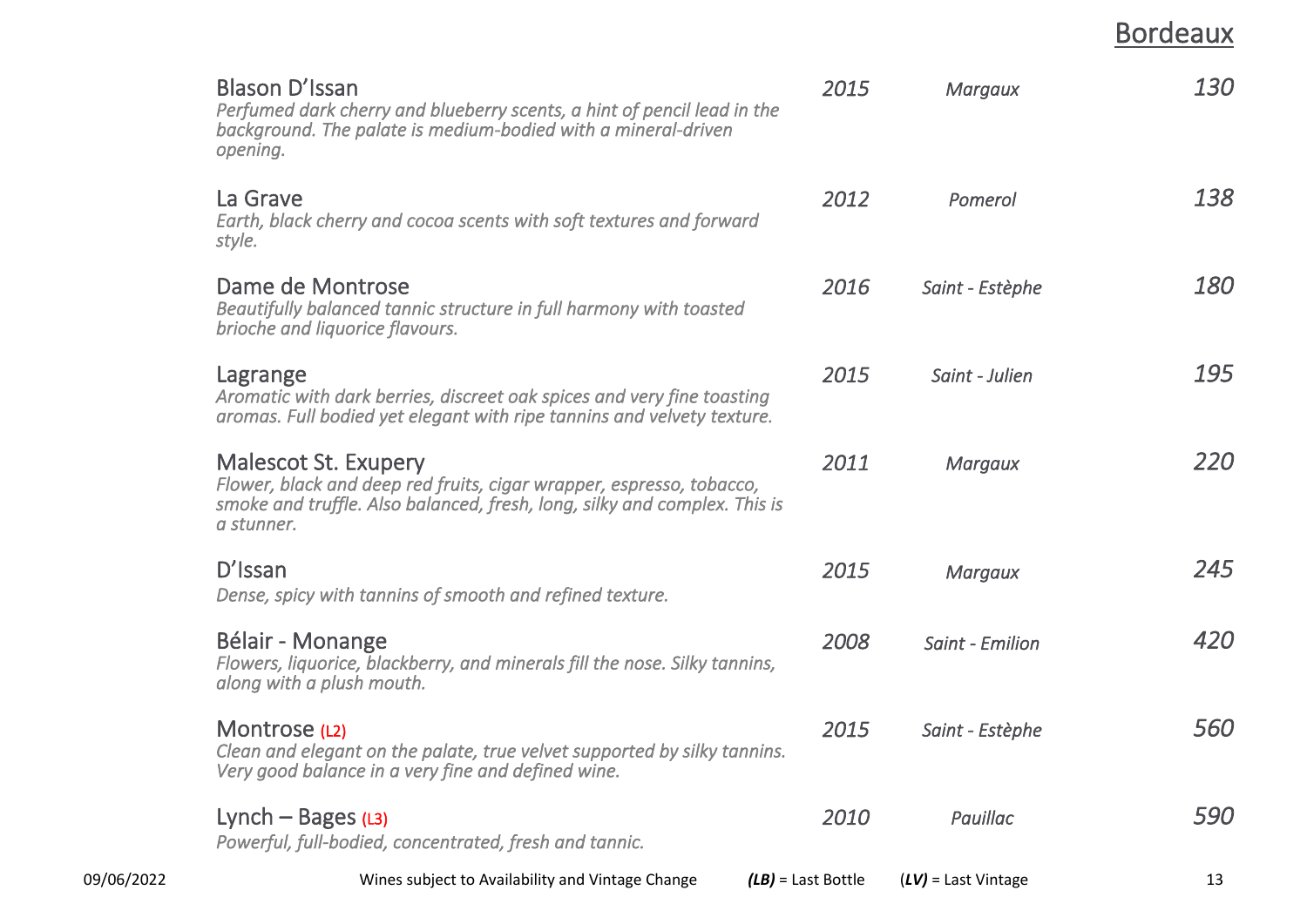# *White* **Rhône Valley & Beaujolais** *Rhône Valley & Beaujolais*

| <b>Viognier Nicolas Perrin</b><br>Rich with notes of pineapple, peach and apricot.<br>Great freshness and lifted acidity.                                                                                                                        | 2021 | Rhône             | 48         |
|--------------------------------------------------------------------------------------------------------------------------------------------------------------------------------------------------------------------------------------------------|------|-------------------|------------|
| Châteauneuf du Pape Château La Nerthe<br>Sappy and impressively focused on the palate, it offers intense citrusy,<br>zesty, fresh pears and honeysuckle characters.                                                                              | 2019 | Rhône             | 105        |
| Condrieu Stéphane Montez Les Grandes Chaillées<br>Very elegant and fragrant with aromas of acacia, honey and toast.                                                                                                                              | 2020 | Rhône             | <i>130</i> |
| Red                                                                                                                                                                                                                                              |      |                   |            |
| Cuvée Côtes du Rhône Boisson<br>Fruity fragrances of cherry and strawberry.                                                                                                                                                                      | 2020 | Rhône             | 40         |
| Fleurie Le Vivier Vieilles Vignes Lucien Lardy<br>Extremely impressive with a freshness highlighting the balance<br>between structure and aromatic richness.                                                                                     | 2019 | <b>Beaujolais</b> | 52         |
| Beaumes de Venise Grangeneuve Saint Amant<br>Wave of red fruits with some mineral clarity.                                                                                                                                                       | 2019 | Rhône             | 54         |
| La Nerthe Les Cassagnes Côtes du Rhône Village<br>A blend of Grenache, Syrah and Mourvedre, this delivers bursts of red<br>fruit flavours combined with some garrigue and sweet spice.                                                           | 2019 | Rhône             | 55         |
| Fleurie Montgenas Domaine Des Combiers L. Savoye<br>Powerful nose of black fruits with notes of mocha and vanilla. The<br>palate is very silky with fine and elegant tannins, round finish with a<br>blend of spices and delicately woody notes. | 2019 | <b>Beaujolais</b> | 58         |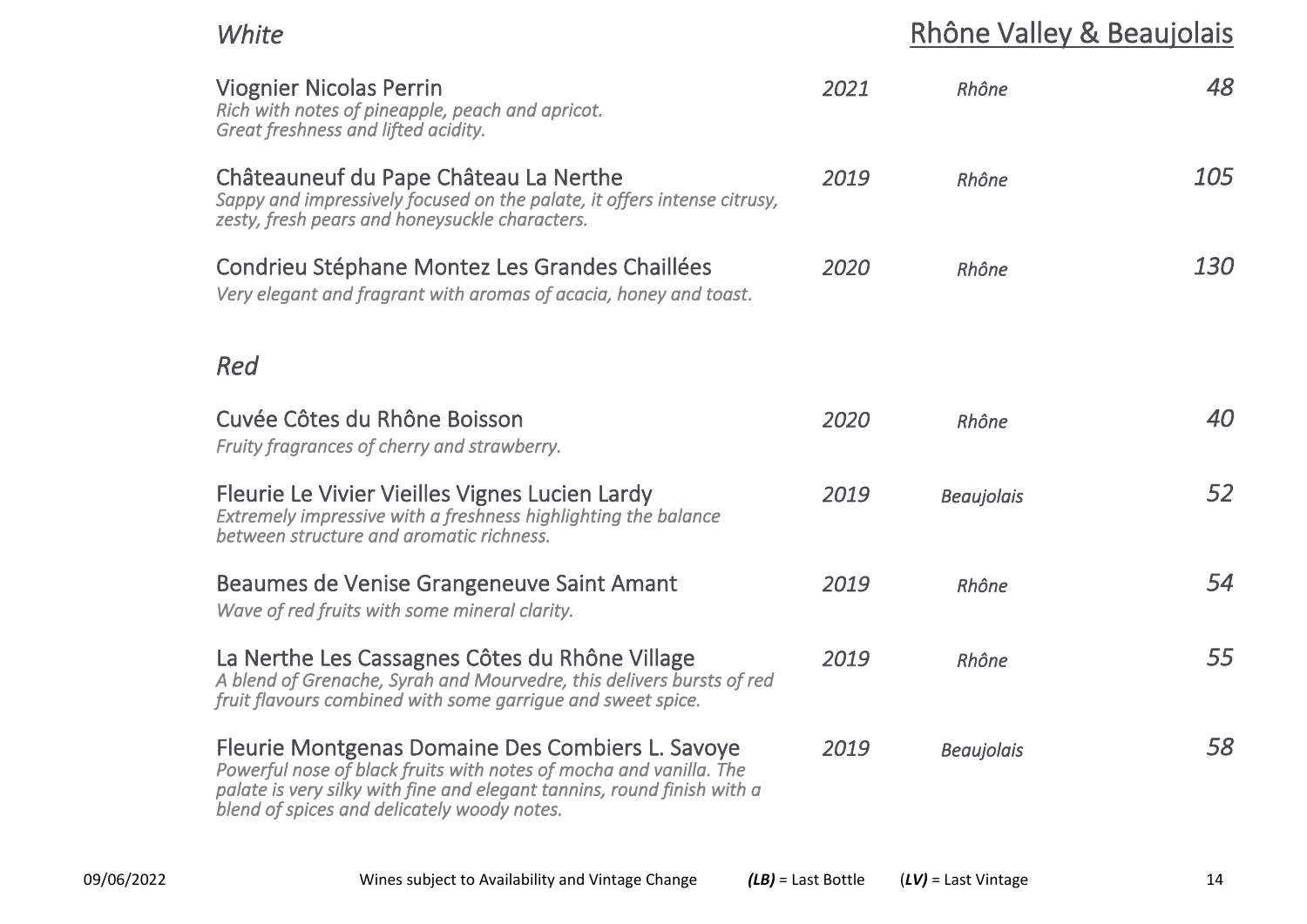**Red**<br> **Rhône Valley & Beaujolais** 

| Côtes du Rhône Saint Cosme<br>Fresh fruit full of charm.                                                                                                                                              | 2020 | Rhône | 62           |
|-------------------------------------------------------------------------------------------------------------------------------------------------------------------------------------------------------|------|-------|--------------|
| <b>Gigondas Domaine Saint Gayan</b><br>A mix of red cherries and plums, medium to full body and supple<br>tannins, picking up a dusting of cinnamon on the long finish.                               | 2016 | Rhône | 69           |
| Châteauneuf du Pape Mas Saint - Louis<br>Deep, purple ruby colour. Expressive nose of red and black fruits;<br>balanced and fresh on the palate with fat, wrapped tannins.                            | 2015 | Rhône | 84           |
| Châteauneuf du Pape Saint Cosme<br>A classic expression of the region with aromas and flavours of cherry,<br>thyme, lavender, truffle, and olives.                                                    | 2016 | Rhône | 130          |
| Châteauneuf du Pape Clos Des Pape<br>This wine displays elegance, purity of fruit, silky tannins and the ability<br>to harness power, concentration, and freshness, keeping everything in<br>balance. | 2014 | Rhône | 220          |
| Red                                                                                                                                                                                                   |      |       | Loire Valley |
| Chinon Château de Coulaine<br>Aromatic, fruity with an attractive leafy character. Dark berries with<br>blueberries and tomato leaf mix with spicy and floral flavours.                               | 2021 | Loire | 55           |
| <b>Sancerre Dezat</b><br>Sweet summer berry and cherry fruit flavours, earthy notes with subtle<br>oak spice.                                                                                         | 2021 | Loire | 68           |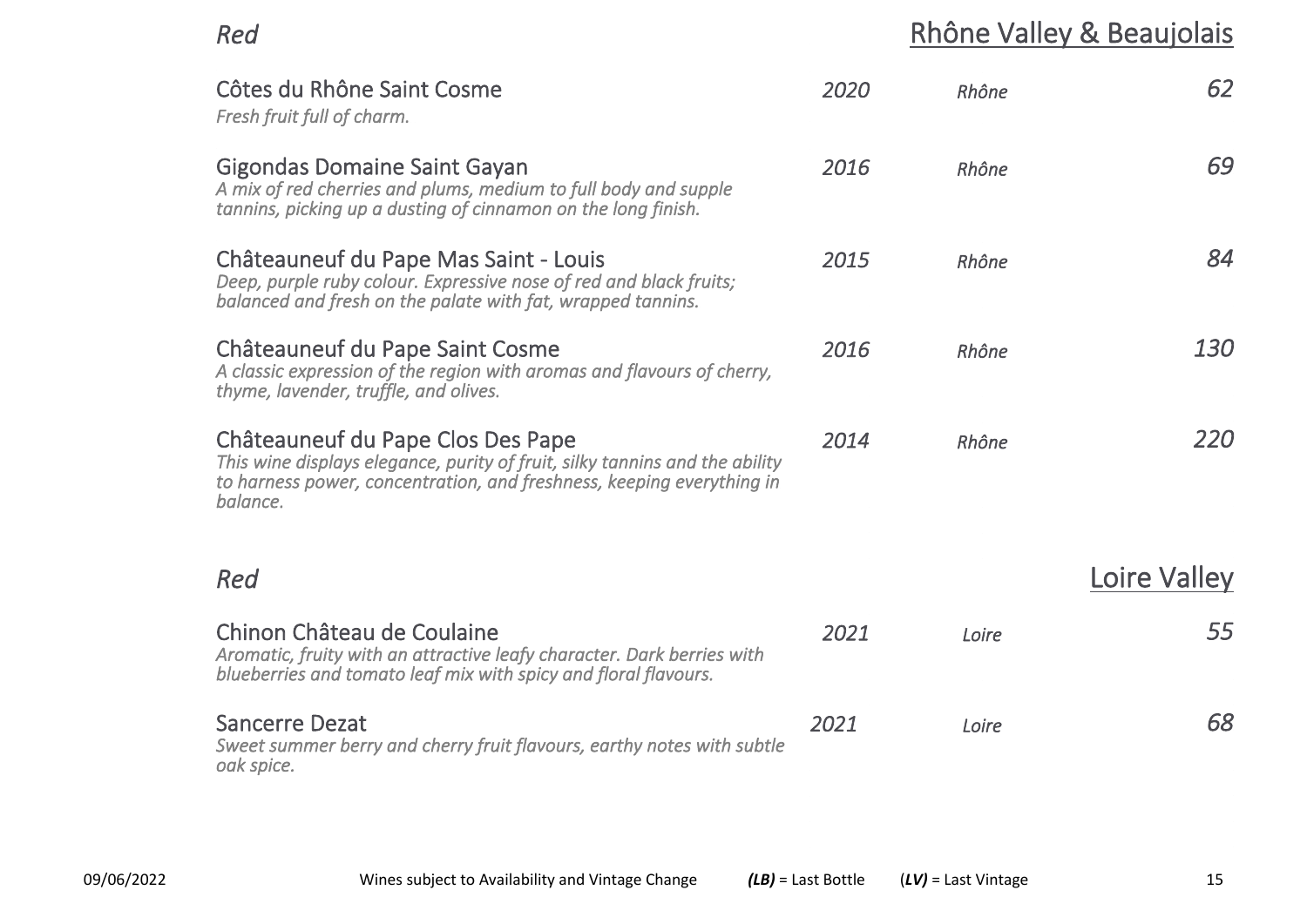*White* Loire Valley - Alsace - Savoie

| <b>Pinot Blanc Trimbach</b><br>Smooth, medium bodied with good fruit acidity.                                                   | 2018 | Alsace        | 39  |
|---------------------------------------------------------------------------------------------------------------------------------|------|---------------|-----|
| <b>Touraine Domaine Bellevue</b><br>Rich and round with notes of grapefruit, candied orange and mango.                          | 2020 | Loire         | 43  |
| Pinot Blanc Les Princes Abbes Domaine Shlumberger<br>Complexity and aromatic precision with very good structure.                | 2017 | <b>Alsace</b> | 50  |
| Pouilly Fumé Domaine Lebrun<br>Wonderful purity of fruits with a classic wet stone and mineral<br>character.                    | 2019 | Loire         | 58  |
| Gewürztraminer Cuvée Portrait Domaine Zinck<br>Ripe lychee and tropical fruits while being very warm and rich.                  | 2018 | Alsace        | 59  |
| Riesling Trimbach Sélection de Vieilles Vignes<br>Elegant, dry and precise.                                                     | 2015 | Alsace        | 62  |
| <b>Sancerre Dezat</b><br>Citrus with white flowers and exotic fruits.                                                           | 2021 | Loire         | 64  |
| Argile Domaine Des Ardoisières Natural Wine<br>Aromatic finesse, notes of lemon and pine resin.                                 | 2016 | Savoie        | 82  |
| <b>Riesling Grand Cru Eichberg Domaine Zinck</b><br>Rich and charming attack, with apricot, pear, and citrus flavours.          | 2017 | Alsace        | 98  |
| Schiste Domaine Des Ardoisières Biodynamique<br>Manages to combine butter and sweet stone fruit with zippy citrus<br>perfectly. | 2016 | Savoie        | 125 |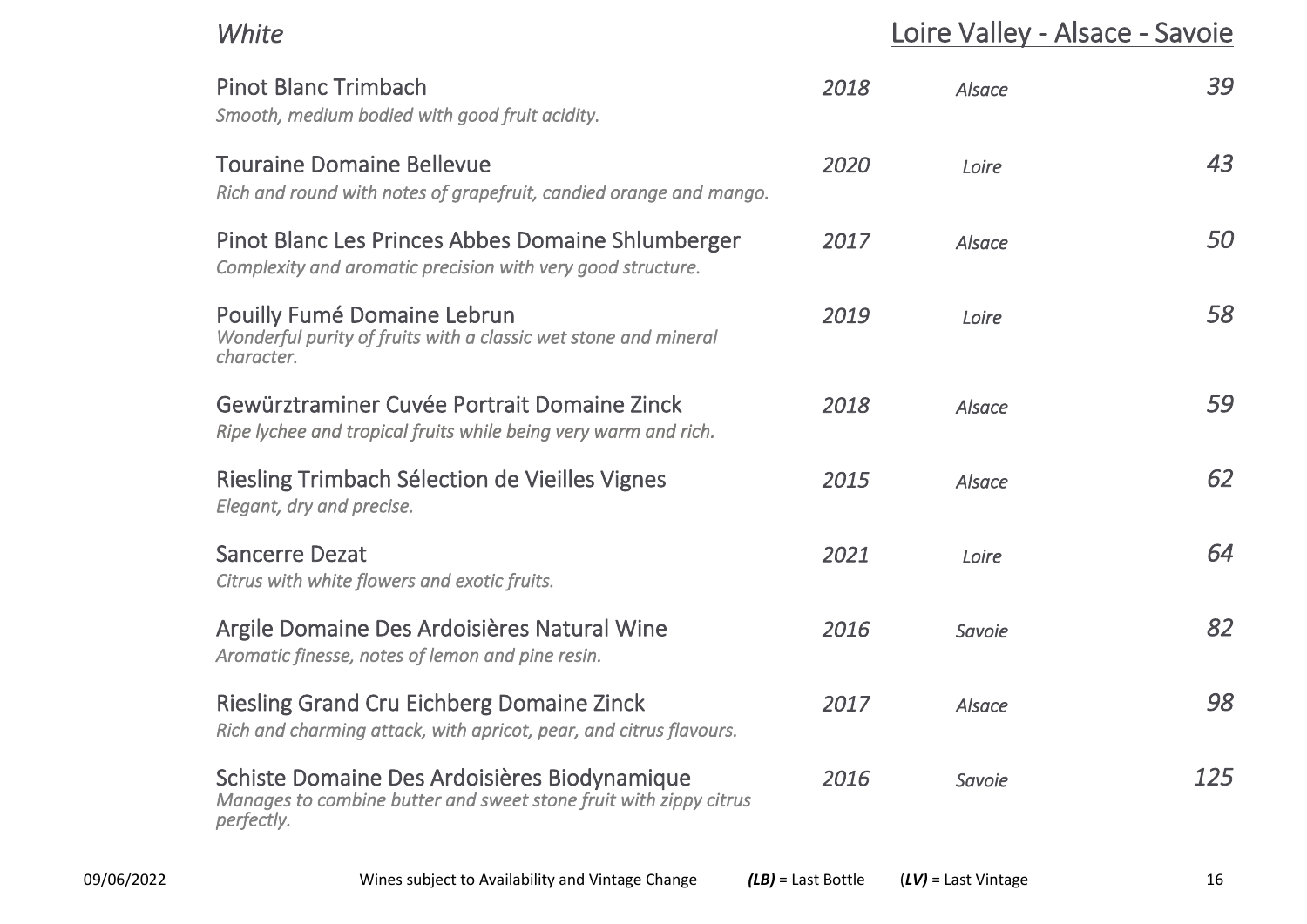# **White** South of France

| <b>Domaine Brichot Expression</b><br>Cool, fresh vegetable nose with yellow and green fruit aromas.                                                                                    | 2020 | Côtes de Gascogne | 32 |
|----------------------------------------------------------------------------------------------------------------------------------------------------------------------------------------|------|-------------------|----|
| <b>Sauvignon Blanc Les Marins</b><br>A lively wine, fresh and fruity, quite supple with well-developed<br>flavours.                                                                    | 2021 | Languedoc         | 34 |
| Picpoul de Pinet Château Font - Mars<br>Fairly dry, very crisp and very refreshing.                                                                                                    | 2020 | Languedoc         | 38 |
| Red                                                                                                                                                                                    |      |                   |    |
| Minervois Château Blomac<br>Generous full bodied with delicate notes of leather and sweet spices set<br>off by silky tannins.                                                          | 2017 | Languedoc         | 32 |
| Château 1804 Cabardès<br>Roasted and spicy notes mixed with fruits of the forest aromas.                                                                                               | 2018 | Languedoc         | 39 |
| Corbières Les Pipelettes Sainte Marie des Crozes<br>Very fresh and unctuous.                                                                                                           | 2020 | Languedoc         | 42 |
| Malbec Château Combel La Serre Le Pur Fruit Du Causse<br>Youthful "vin de soif" style with brilliant acidic lift.                                                                      | 2020 | Cahors            | 42 |
| Corbières Hector et Juliette Sainte Marie des Crozes<br>Very intense and complex with notes of jammy fruits, cocoa and<br>roasted aromas. Powerful and warm with very present tannins. | 2018 | Languedoc         | 62 |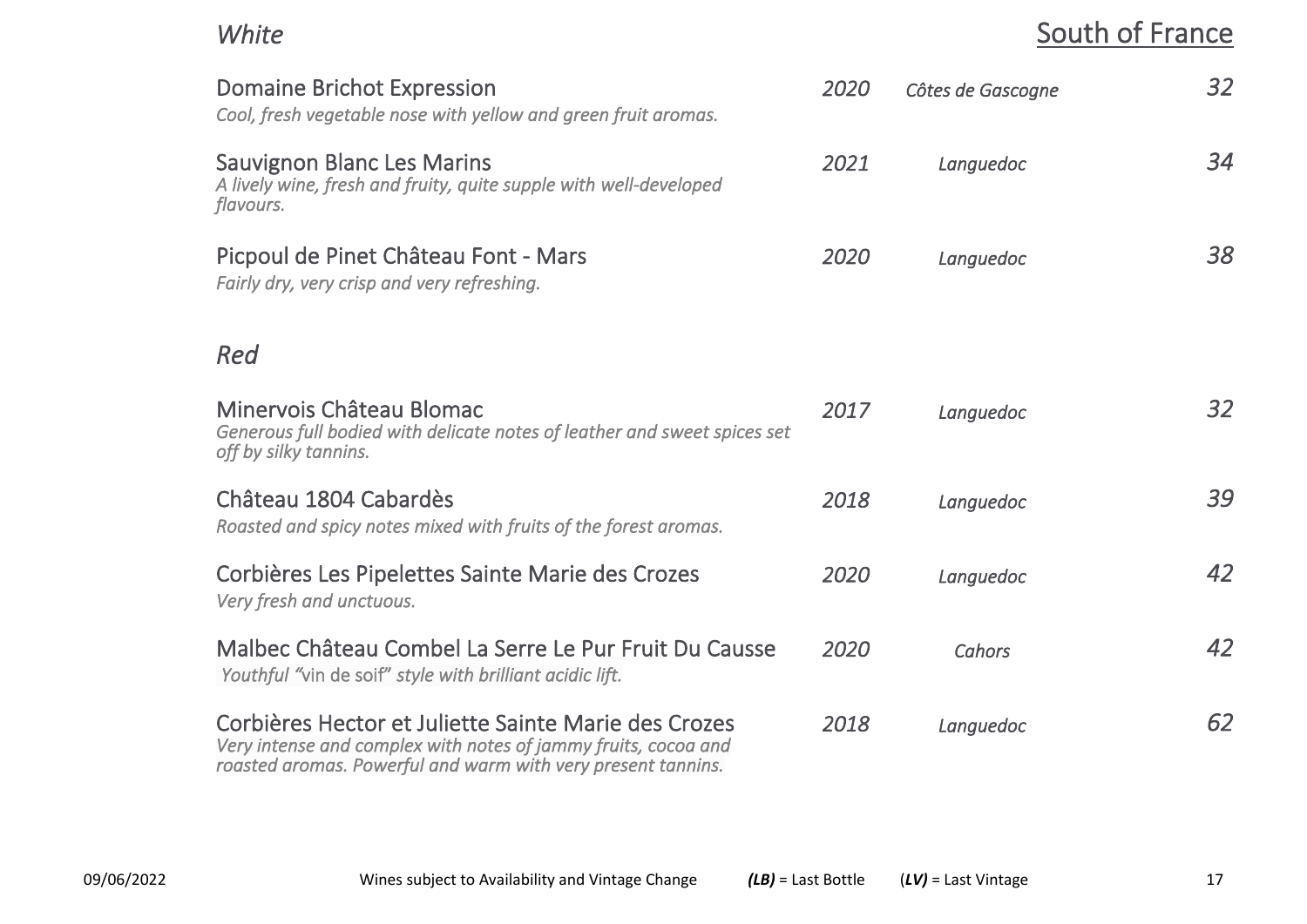# *White* **Austria & Germany**

| <b>Riesling Dr Loosen Estate</b><br>Light, yet vibrant, with enticing aromas of white peach flowers and<br>citrus peel.                                                                                                      | 2020 | <b>Mosel</b>        | 42      |
|------------------------------------------------------------------------------------------------------------------------------------------------------------------------------------------------------------------------------|------|---------------------|---------|
| Grüner Veltliner Federspiel Domäne Wachau<br>Medium body with a crisp acidity, very harmonious.                                                                                                                              | 2020 | Wachau              | 48      |
| Riesling Trocken GG Brauneberger Juffer Fritz Haag<br>Intensive green apple notes with her seasoning and expressive slaty<br>minerality in the end. A fine balanced Riesling, full of filigree and an<br>appetizing texture. | 2018 | Mosel               | 90      |
| Red                                                                                                                                                                                                                          |      |                     | Lebanon |
| Hochar Père et Fils<br>Classic bright red fruits flavours and sweet, spicy notes follow through<br>to the palate.                                                                                                            | 2017 | <b>Beeka Valley</b> | 60      |
| Château Musar<br>Dense and richly textured, with intense 'baked fruit' characters: plums,<br>damsons, cranberries, cherries, figs and dates.                                                                                 | 2015 | <b>Beeka Valley</b> | 99      |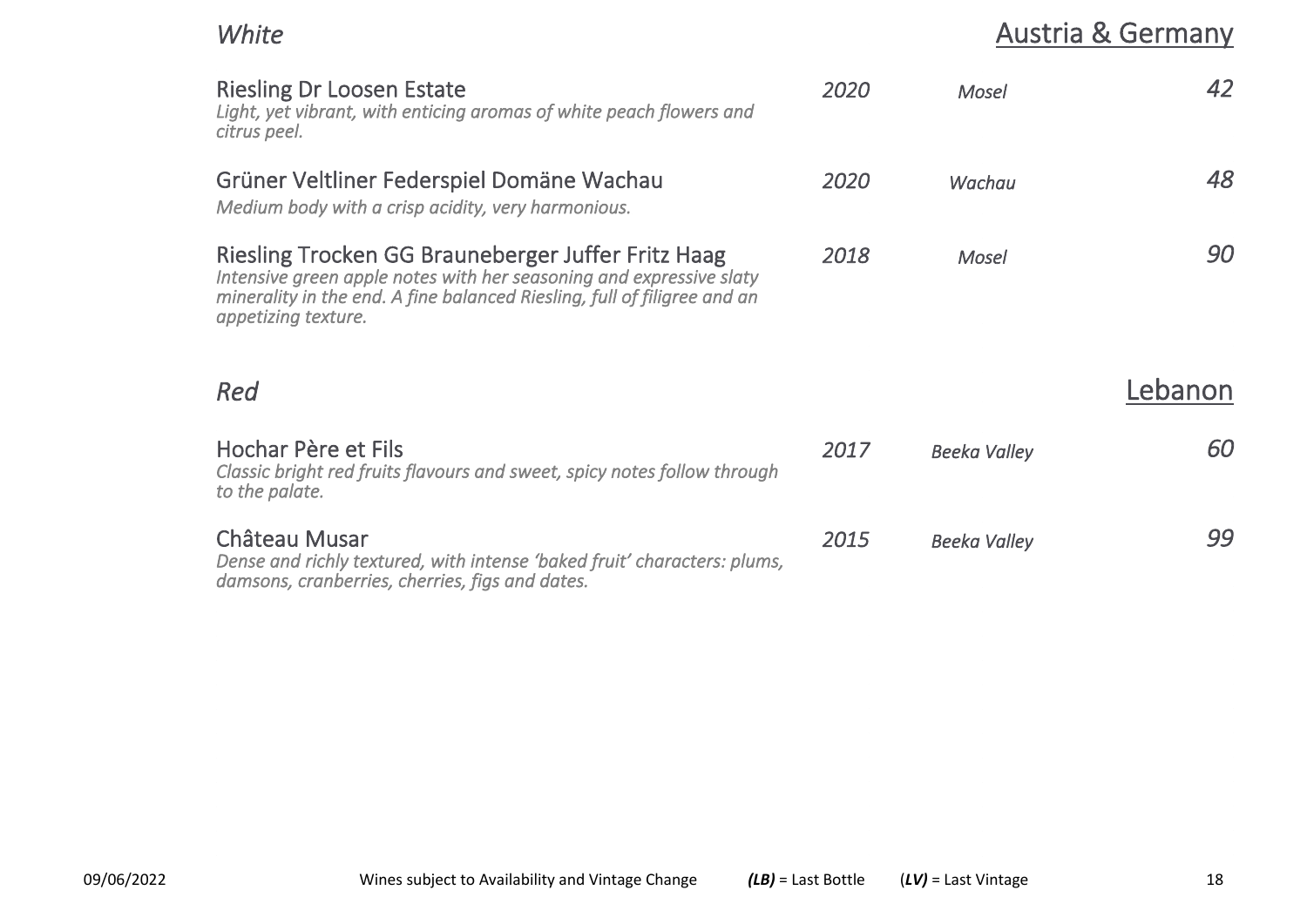*White* Spain & Portugal

| Verdejo Ramon Bilbao<br>Fresh, crisp attack, with good acidity and a long silky finish.                                           | 2020 | Rueda              | 36 |
|-----------------------------------------------------------------------------------------------------------------------------------|------|--------------------|----|
| Albarino Rula<br>Plump pears and peaches with a bracing citrus acidity.                                                           | 2020 | <b>Rias Baixas</b> | 42 |
| Albarino Lagar de Cervera<br>Clean and bright with ripe apples, pears, stone fruit, apricots and<br>lychees.                      | 2020 | <b>Rias Baixas</b> | 50 |
| Alvarinho Soalheiro<br>Intense and mineral with tropical notes.                                                                   | 2020 | Minho              | 52 |
| Alter Ribeiro Blanco<br>Elegant aromas of white flowers, green apple and grapefruit.                                              | 2020 | Galicia            | 60 |
| Red                                                                                                                               |      |                    |    |
| Tempranillo Marques De Plata<br>Great fruit and berry jam aromas with a touch of cacao. Fruity, black<br>chocolate and liquorice. | 2020 | Valencia           | 32 |
| <b>Quinta Cabriz</b><br>Beautifully earthy and liguoricy, a touch of gamy quality, lots of<br>perfume here.                       | 2018 | Dāo                | 42 |
| Quinta Do Vesuvio Tuella<br>Fresh aroma of red cherries and raspberries with some plum scent in<br>the background.                | 2020 | Douro              | 44 |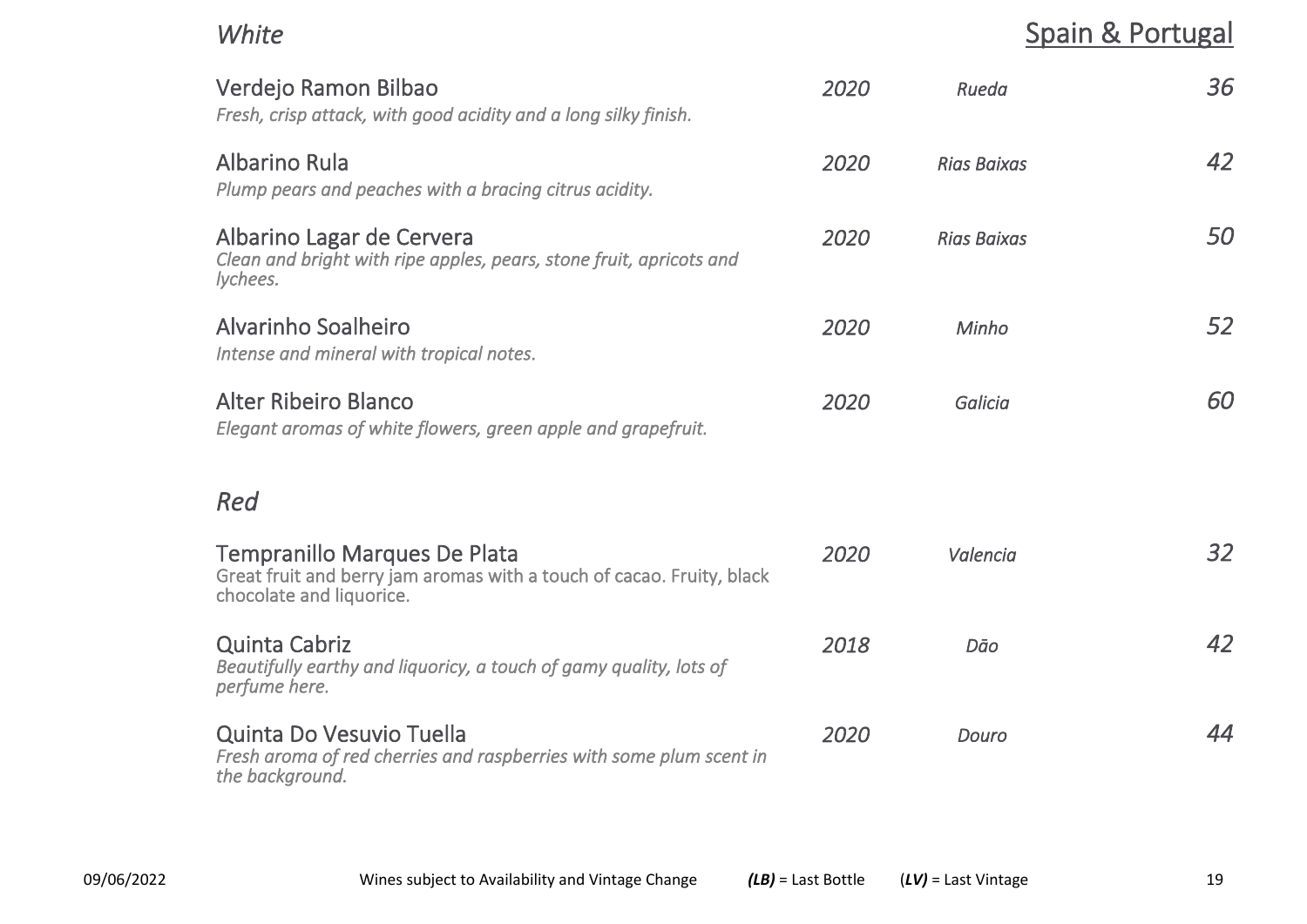| Red                                                                                                                                                                                   |      |                  | Spain & Portugal |
|---------------------------------------------------------------------------------------------------------------------------------------------------------------------------------------|------|------------------|------------------|
| Conde de Valdemar Reserva<br>Ripe fruit aromas with balsamic notes dominate. Rounded in mouth<br>with a pleasant structure.                                                           | 2015 | Rioja            | 49               |
| Condado de Haza Crianza Bodegas A Fernandez<br>Redcurrant and rose petals aromas, flavoursome and powerful with<br>black fruit notes predominant.                                     | 2019 | Ribera del Duero | 58               |
| Roda Sela<br>It is a warm one, but with the usual freshness of Bodegas Roda Sela.                                                                                                     | 2018 | Rioja            | 62               |
| Conde de Valdemar Gran Reserva<br>Vanilla and cocoa, rounded with a long aftertaste and showing a great<br>personality.                                                               | 2012 | Rioja            | 64               |
| Roda Reserva<br>It is voluminous and full. A very elegant and fresh wine.                                                                                                             | 2018 | Rioja            | 90               |
| Tinto Pesquera Reserva<br>This wine has finesse and strength and is a wonderful example of the<br>true elegance that can be obtained when Tempranillo is aged over time<br>in bottle. | 2017 | Ribera del Duero | 98               |
| La Rioja Alta Gran Reserva 904<br>Creamy with well tamed tannins that leave an elegant and complex<br>finish.                                                                         | 2011 | Rioja            | 130              |
| La Rioja Alta Gran Reserva 890<br>A wine that represents the elegance and the classicism of Rioja Gran<br>Reservas.                                                                   | 2005 | Rioja            | 270              |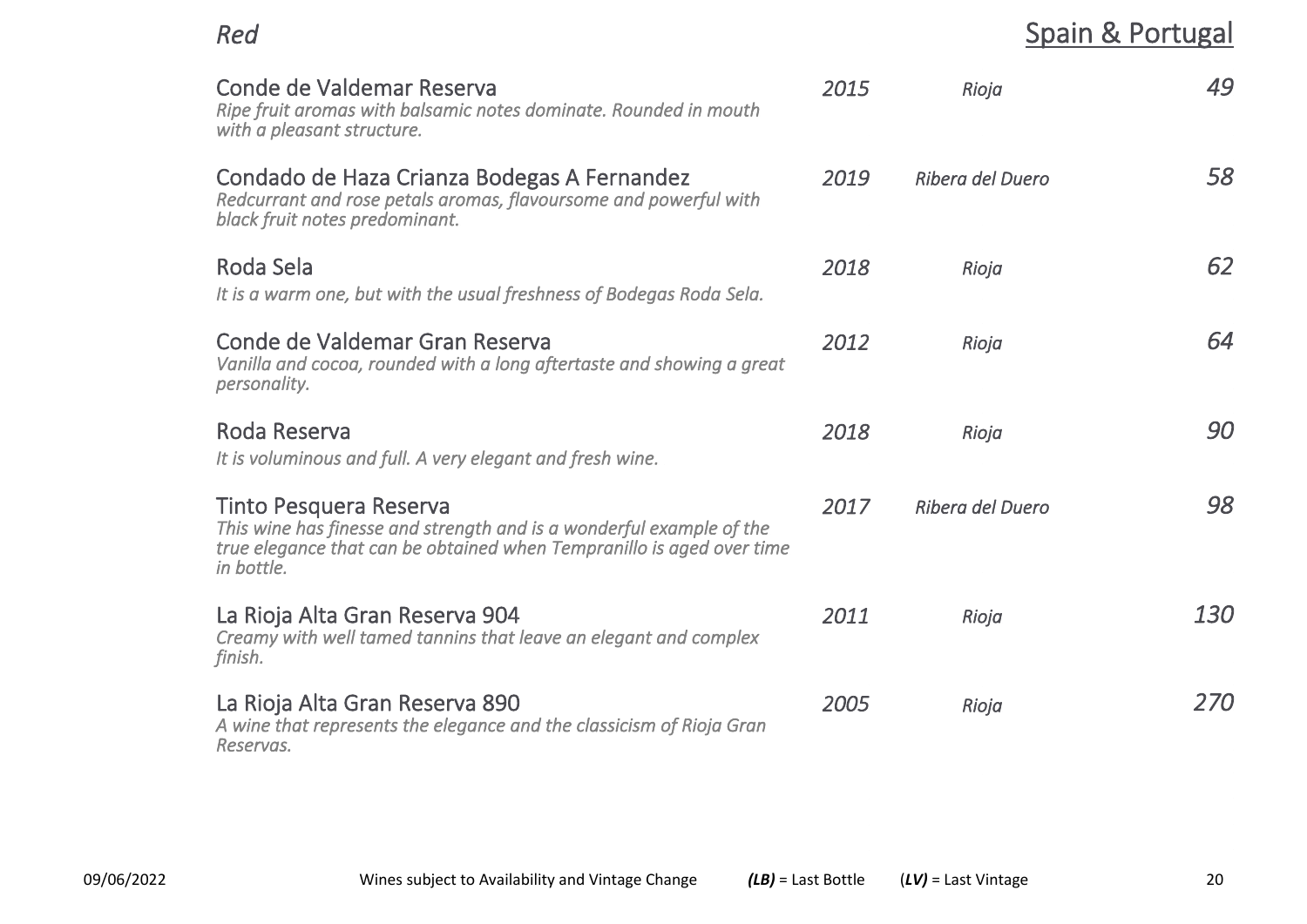Italy

### *White*

| Grillo Solandia<br>Ripe yellow peach and mango with notes of almond and camomile.                                                                                      | 2018 | <b>Sicily</b>  | 32 |
|------------------------------------------------------------------------------------------------------------------------------------------------------------------------|------|----------------|----|
| Pinot Grigio Zenato<br>Riper, rounder and distinctly more character than most, with a crisp,<br>refreshing finish.                                                     | 2021 | Veneto         | 42 |
| Gavi di Gavi Lugarara La Giustiniana<br>Aromas of white fruit, stone fruit and lime zest followed with a subtle<br>bouquet of green apples.                            | 2021 | Piemonte       | 58 |
| Bianco Vigna di Gabri Donnafugata<br>Classic white peach aromas combine with floral notes of elderflower<br>and wildflowers. Fine and elegant.                         | 2019 | <b>Sicily</b>  | 70 |
| Red                                                                                                                                                                    |      |                |    |
| Nero D'Avola - Merlot Vino Biologico OYNOS<br>Aromatic with cherry, red berry flavours and hints of spice.                                                             | 2020 | <b>Sicily</b>  | 35 |
| Montepulciano D'Abruzzo Il Bucco<br>Deep ruby-red coloured wine, of excellent structure, harmonious and a<br>bit tannic, typical characteristic of this grape variety. | 2020 | Abruzzo        | 42 |
| Sangiovese Ninfato Sensi<br>Cherry and rose, well balanced between acidity and tannins.                                                                                | 2020 | <b>Tuscany</b> | 42 |
| Chianti Superiore San Jacopo da Vicchiomaggio<br>Ripe cherry, crisp berry flavours, velvety tannins carry onto a long<br>finish.                                       | 2019 | <b>Tuscany</b> | 52 |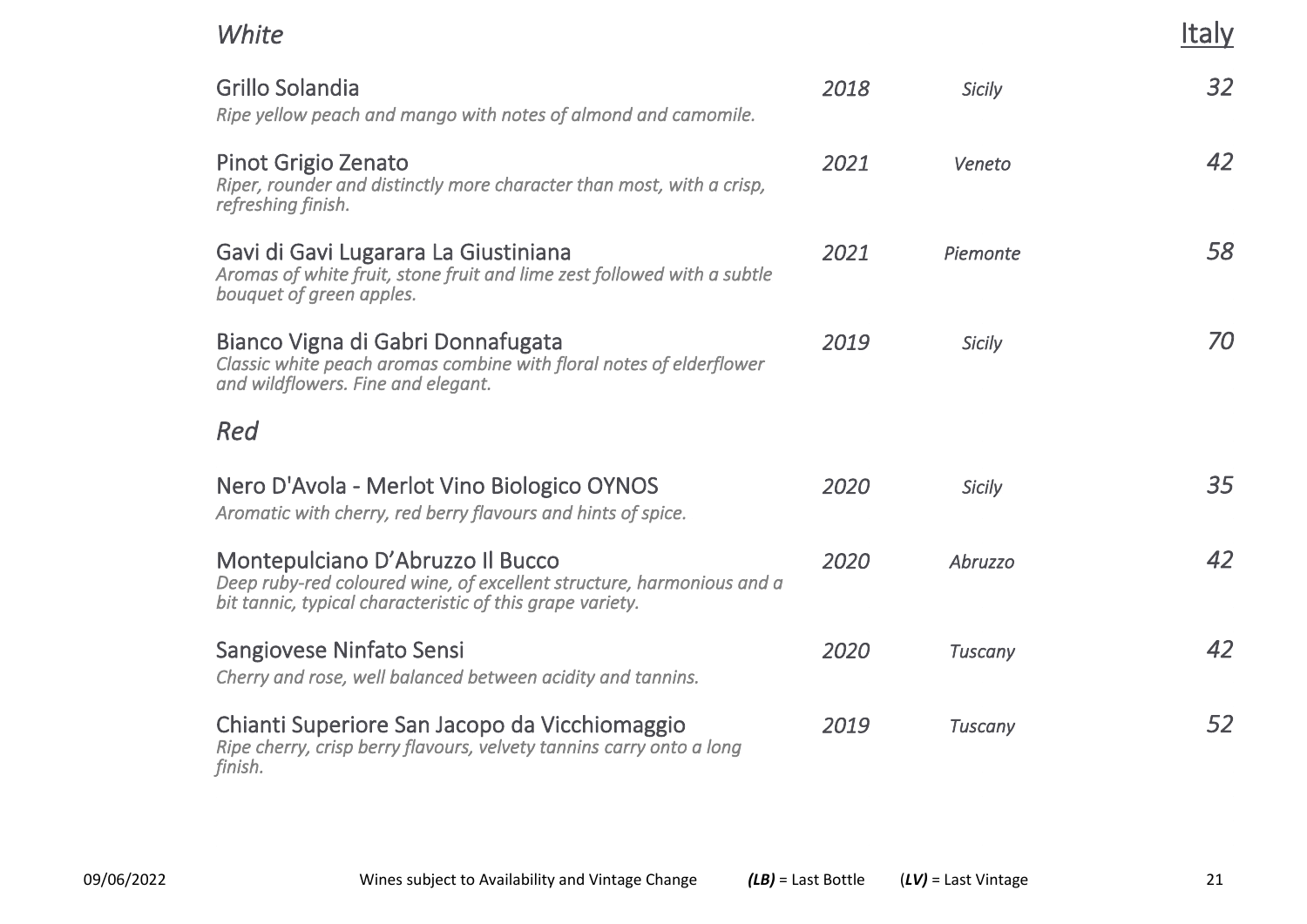Italy

| Ripassa Valpolicella Ripasso Zenato<br>Harmonious and velvety with an amazing structure.                                                                                                     | 2018 | Veneto         | 64         |
|----------------------------------------------------------------------------------------------------------------------------------------------------------------------------------------------|------|----------------|------------|
| Barbera D'Alba Cordero di Montezemolo<br>Intense violet colour, mature fruit with cacao, prune spicy with a<br>fragrant nose. Very soft tannins.                                             | 2020 | Piedmont       | 66         |
| Chianti Classico Riserva Villa Antinori<br>The palate is vibrant, soft, characterized by a savoury and long finish,<br>which brings back the wine's ample fruity, spicy and balsamic aromas. | 2018 | Tuscany        | 70         |
| Langhe Nebbiolo DOC Montegrilli Elvio Cogno<br>Harmonious, well balanced aroma. Very pleasant blend of floral, fruity<br>and soft spicy scents, with a finish of rose, violet and vanilla.   | 2020 | Piedmont       | 70         |
| Barbaresco Bordini Elvio Cogno<br>This Barbaresco is elegant and structured, with a fiercely independent<br>character.                                                                       | 2018 | Piedmont       | 105        |
| Chianti Classico Gran Selezione Castello Fonterutoli<br>Great structure, complex dried flowers bouquet, very rich and<br>persistent.                                                         | 2015 | Tuscany        | 120        |
| Amarone della Valpolicella Zenato<br>Elegant, warm and spicy with dried fruit and prunes.                                                                                                    | 2017 | Veneto         | 125        |
| Barolo Monfalletto Cordero di Montezemolo<br>Floral and spicy notes perfectly blended (tobacco, cherries, cocoa and<br>fresh raspberry highlights).                                          | 2017 | Piedmont       | 145        |
| Brunello di Montalcino Poggio San Polo<br>Full bodied with a densely woven texture and robust tannins.                                                                                       | 2016 | <b>Tuscany</b> | <i>170</i> |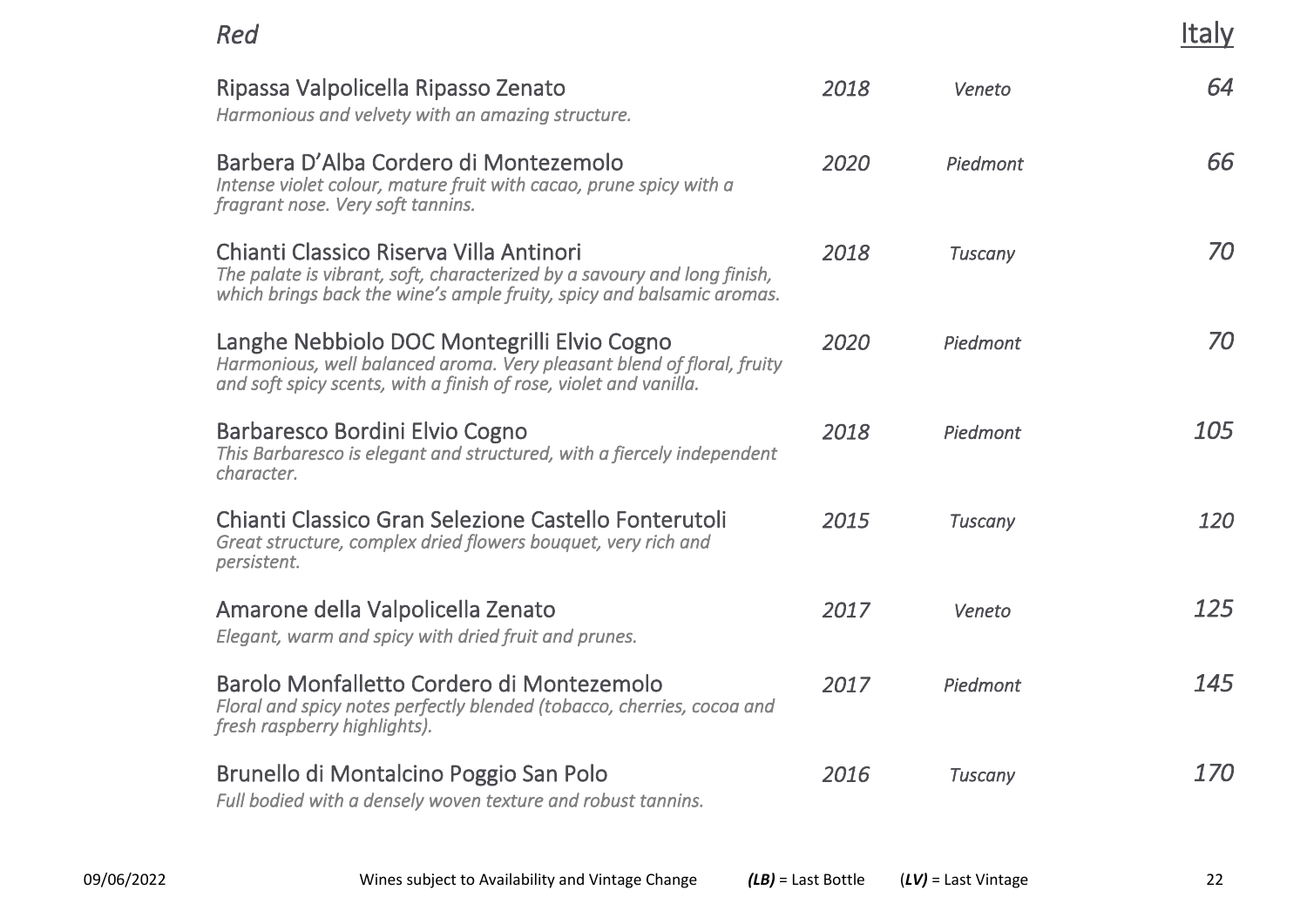### *White* Rest Of The World

| <b>Chenin Blanc Millstream</b><br>Easy drinking dry light bodied wine, crisp and enticing.                                                                                            | 2020 | <b>Western Cape</b>    | 32 |
|---------------------------------------------------------------------------------------------------------------------------------------------------------------------------------------|------|------------------------|----|
| <b>Sauvignon Blanc</b><br>This is a vibrant wine with flavours of blackberry, gooseberry and<br>passionfruit with crisp acidity.                                                      | 2021 | Marlborough            | 44 |
| <b>Chardonnay Rustenberg</b><br>Apricot, coconut and orange peel aromas with marzipan, sponge cake<br>and citrus. Carefully judged oak and balanced, fresh acidity.                   | 2020 | Stellenbosch           | 56 |
| <b>Morning Fog Chardonnay Wente</b><br>Morning Fog Chardonnay bursts with aromatics of melon and green<br>apple complemented by hints of toasty oak and vanilla from barrel<br>aging. | 2019 | California             | 60 |
| Marsanne Roussanne Viognier Plexus John Duval<br>Rich flavours of nectarine, mandarin and pear.                                                                                       | 2019 | <b>Barossa Valley</b>  | 68 |
| Red                                                                                                                                                                                   |      |                        |    |
| Malbec Organic Domaine Jean Bousquet<br>Intense violet colour, mushrooms, fig and berries aromas. Medium<br>body and round velvety tannins.                                           | 2021 | Mendoza                | 44 |
| <b>Pinot Noir Pask Instinct</b><br>Medium bodied Pinot Noir with velvet soft textures and warm fragrant<br>fruit. Subtle oak.                                                         | 2018 | Marlborough            | 48 |
| McLaren Vale Blewitt Springs Willunga 100<br>Roundness and richness from the lees ageing that works in harmony<br>with the finer tannins and cherry spice notes.                      | 2018 | <b>South Australia</b> | 64 |
|                                                                                                                                                                                       |      |                        |    |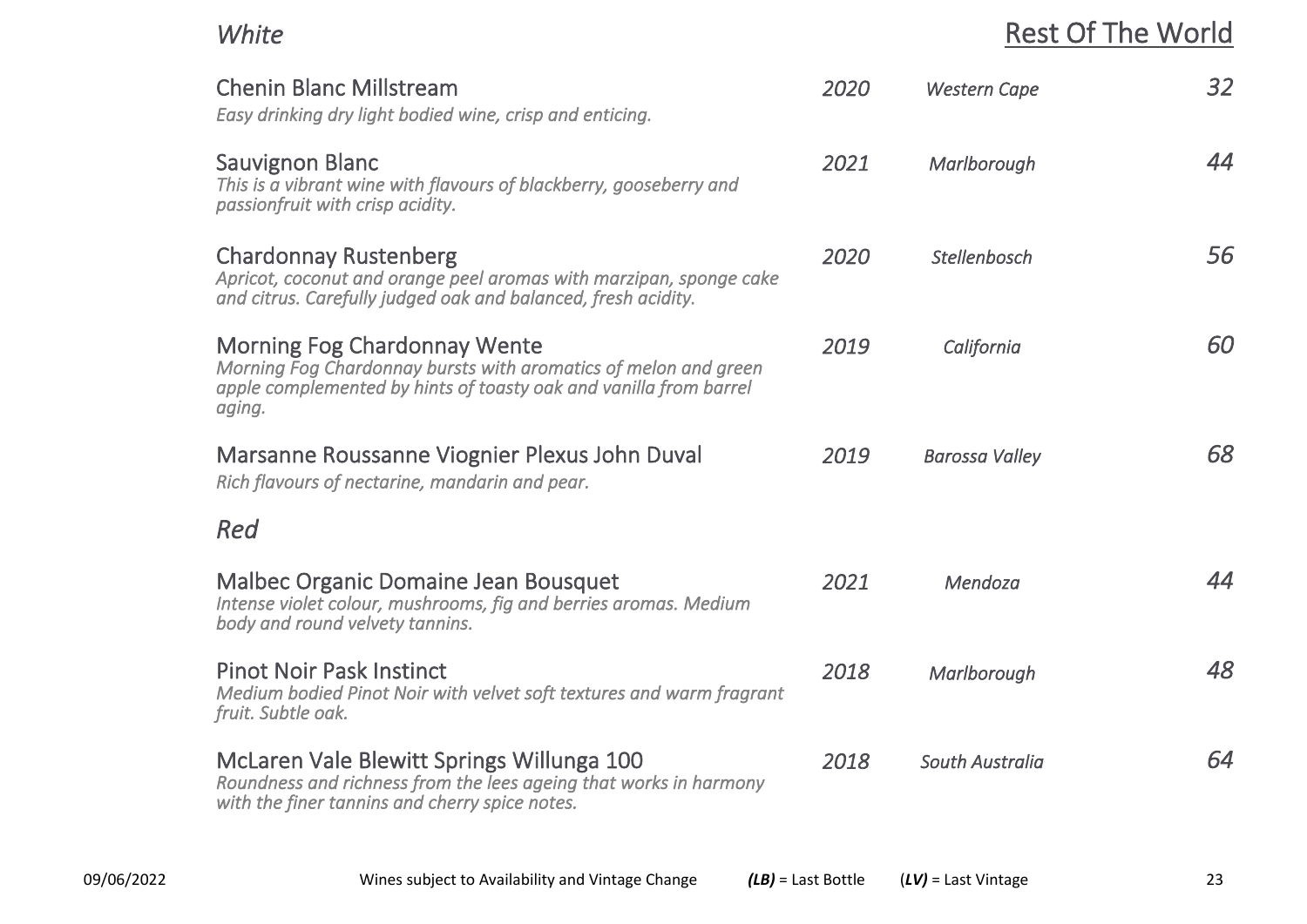### **Rest Of The World**

| Cabernet Sauvignon Historic Rows Catena Alta<br>Excellent fruit sweetness and depth, and a chocolaty richness to the<br>fruit and tannin integration.      | 2018      | Mendoza     |                    | 98                  |
|------------------------------------------------------------------------------------------------------------------------------------------------------------|-----------|-------------|--------------------|---------------------|
| Christian Moueix Othello<br>Full bodied, juicy and rich with plenty of blackberry and currant<br>character.                                                | 2012      | Napa Valley |                    | <i>130</i>          |
|                                                                                                                                                            |           |             |                    | Port                |
| <b>Quinta Da Gaivosa LBV 750ml</b><br>This LBV expresses the intensity, the character, but also the excellence<br>of the Alves De Sousa family's vineyard. | 2017      | Douro       | 100ml<br><i>10</i> | <b>Bottle</b><br>70 |
| Quinta Do Noval 10 Year Old Tawny 750ml<br>Complex aromas, young and very lively fruit blends prettily with<br>appealing and typical aromas of dry fruit.  | <b>NV</b> | Douro       | <i>10</i>          | 70                  |
| Graham's Malvedos Vintage Port 750ml<br>Great depth of structure with sweet liquorice flavour combining with<br>rich tannins.                              | 2005      | Douro       | <i>20</i>          | <i>140</i>          |